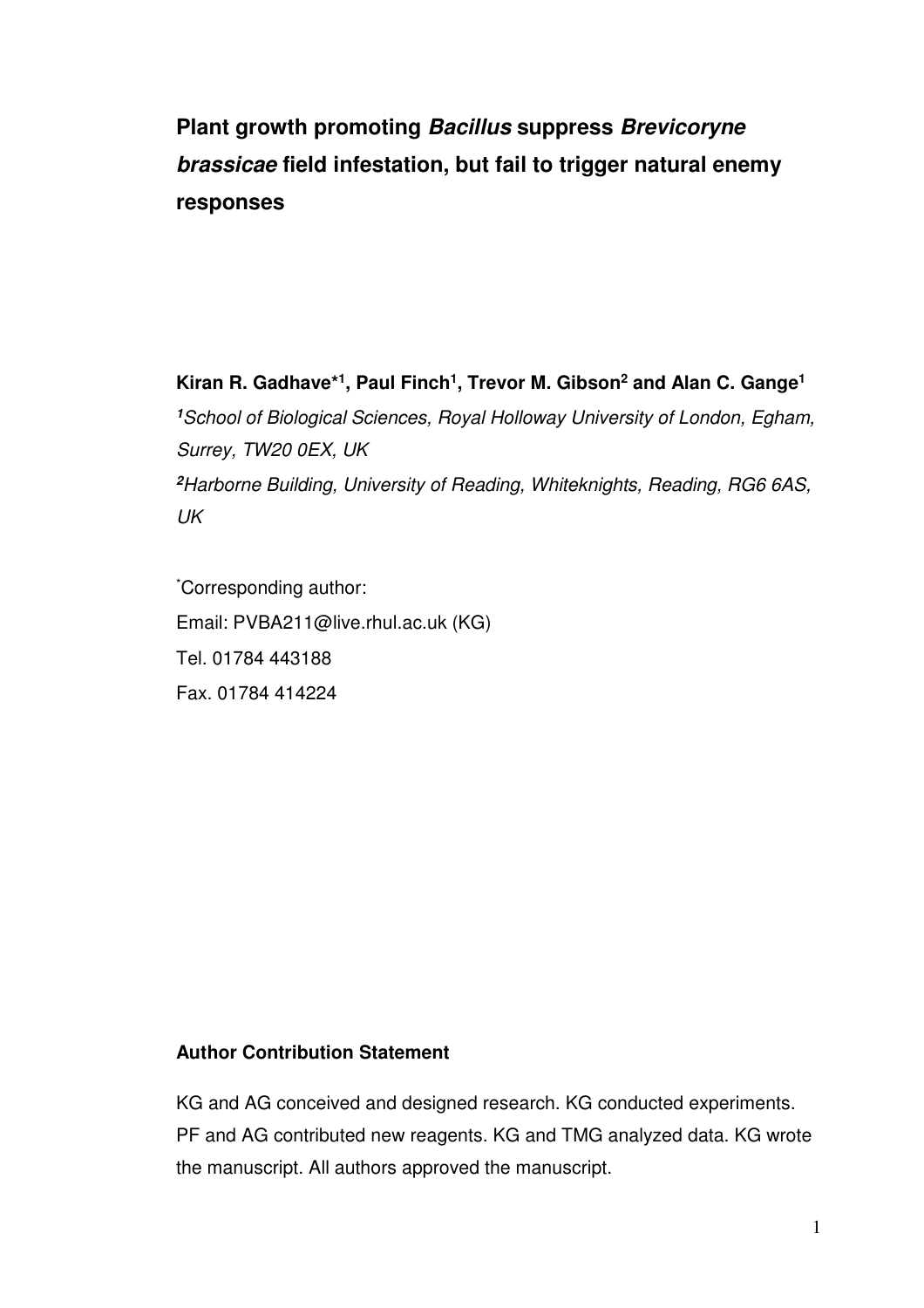# **Abstract**

Soil dwelling Plant Growth Promoting (PGP) *Bacillus* live in intimate associations with plants; some species offer direct benefits via plant growth promotion while others confer protection against various pathogens. However*,* the roles of PGP *Bacillus* as elicitors of plant chemical defences against agricultural pests and as a component of integrated pest managements systems remain virtually unexplored. The effects of three major ubiquitous Gram positive rhizobacteria; *Bacillus cereus*, *Bacillus subtilis* and *Bacillus amyloliquefaciens* were studied individually and in admixture on (i) calabrese (sprouting broccoli, *Brassica oleracea*) vegetative and reproductive growth parameters, (ii) changes in the profiles of aliphatic and indolic glucosinolates, (iii) the population dynamics of the specialist cosmopolitan pest, cabbage aphid (*Brevicoryne brassicae*) infestation, and its important natural enemies; the braconid endoparasitoid (*Diaeretiella rapae*), ladybird beetle (*Coccinella septempunctata*) and syrphid fly (all species). For the first time, we found that all *Bacillus* treatments efficiently suppressed *B. brassicae* field populations in varying magnitudes while *B. cereus*, *B. subtilis* and mixed treatments significantly changed foliar indole glucosinolate levels*.* The changes in glucosinolates were not, however, significantly associated with aphid and natural enemy population dynamics. None of the treated plants lured natural enemies, which responded in a density-dependent manner. Furthermore, all *Bacillus* treatments triggered early reproductive calabrese maturity, and *B. subtilis*, *B. amyloliquefaciens* and mixed treatments significantly improved calabrese biomass. Altogether, PGP *Bacillus* offer a multitude of plant benefits through accelerated maturity, increased biomass and suppressed pest infestation in the field. Therefore, they have great potential in future integrated pest management programmes.

**Key-words** *B. amyloliquefaciens, B. cereus, B. subtilis, Brassica oleracea*  (calabrese), glucosinolates, multitrophic interactions, natural enemy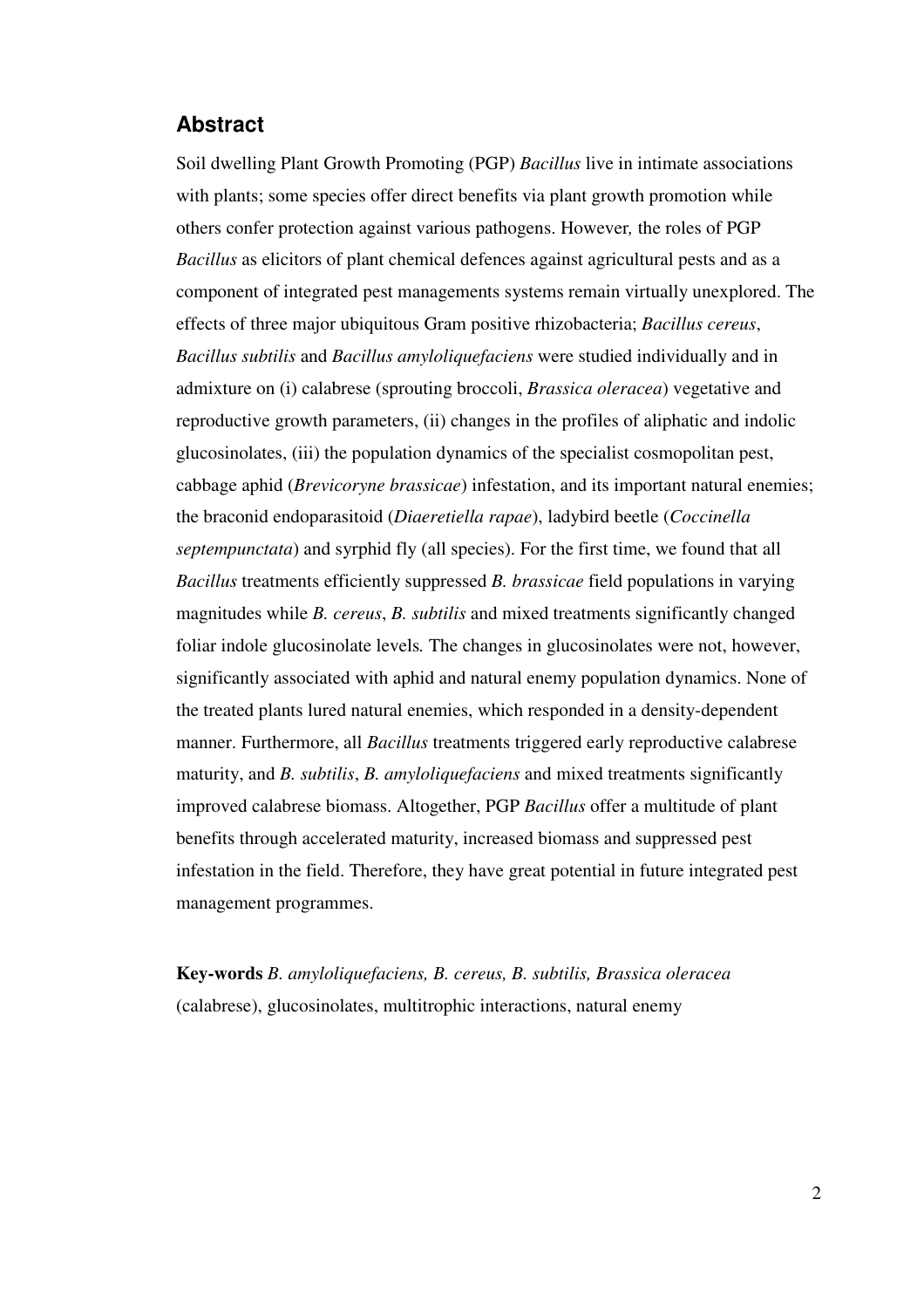#### **Key message**

- We explored whether soil-dwelling plant growth promoting *Bacillus* can suppress the population of a foliar-feeding pest and alter plant defensive chemistry and natural enemy responses in the field.
- We found that *Bacillus* spp. alter calabrese glucosinolate profiles, improve plant health, suppress the field infestation of the specialist, cabbage aphid (*B. brassicae*) and indirectly affect natural enemies in a density dependent manner.
- Thus, *Bacillus* species present a novel, cost-effective and sustainable approach to suppress field pests and could be a valuable resource in integrated pest management programme against foliar-feeding insects.

# **Introduction**

Rhizobacteria are a major component of the soil microbial community and live in intimate associations with plants. Those species that colonize plant roots and promote growth are termed Plant Growth Promoting Rhizobacteria (PGPR) (Kloepper and Schroth 1978). *Bacillus* is one of the predominant genera of PGPR which colonizes plants exogenously as well as endogenously in a range of environments (Shishido et al. 1995; Reva et al. 2004; Fan et al. 2011). *Bacillus* spp. have the potential to play physiologically and functionally diverse roles in multispecies interactions in plant ecosystems (Kloepper et al. 2004; Ryu et al. 2004; Pieterse and Dicke 2007; Van der Ent et al. 2009) and are being widely exploited for their symbiotic associations with plants and antagonistic activities against plant pathogens (Compant et al. 2005; Ongena et al. 2007). Plant growth-promoting activity of *Bacillus* spp. can be ascribed to the production of diverse bioactive molecules with broad spectrum activities (Ongena and Jacques 2008), stable endospore formulations (Errington 2003), *in vitro* mass multiplication, rapid and extensive colonization and rhizosphere competence under stress conditions (Chowdhury et al. 2013). All these attributes add to the success of PGP *Bacillus* spp. as promoters of plant growth and potent microbial control agents, suppressing bacterial, nematode and fungal diseases. However, plantmediated effects of these bacteria as a biocontrol agent of important agricultural pests remain virtually unexplored (Gange et al. 2012).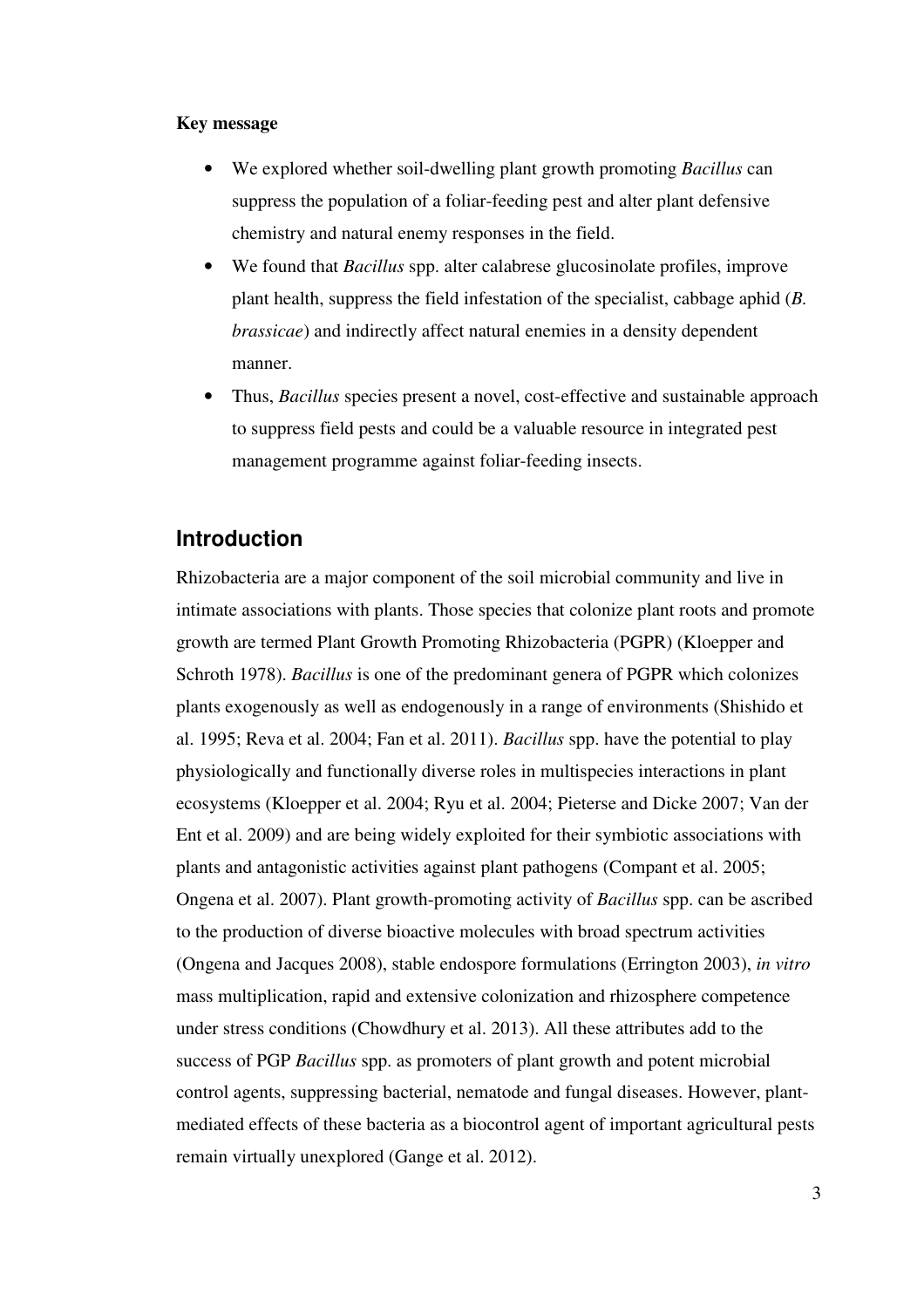Several species of *Bacillus* including *B. cereus*, *B. subtilis* and *B. amyloliquefaciens* are successful plant colonizers (Kloepper et al. 2004). For instance, *B. cereus* is a persistent and relatively abundant root colonizer (Halverson et al. 1993) and shows antifungal and plant growth promoting activities in a range of plants (Pleban et al. 1997; Chang et al. 2007; Dutta et al. 2013). *Bacillus subtilis* is one of the predominant rhizobacteria and offers a broad spectrum of plant benefits including antibacterial and antifungal activities (Asaka and Shoda 1996; Kinsella et al. 2009), reproductive yield increases (Flores et al. 2007; Sharaf-Eldin et al. 2008) and protection against the foliar-feeding whitefly, *Bemicia tabaci* (Valenzuela-Soto et al. 2010). *Bacillus amyloliquefaciens* is also abundant in the rhizosphere, colonizes roots successfully and promotes plant growth via plant pathogen suppression (Yu et al. 2002; Kim and Chung 2004) and yield benefits (Idriss et al. 2002; Chowdhury et al. 2013).

*Bacillus* spp. induce chemical changes in plants to promote plant growth and thus are likely to alter profiles of foliar primary and secondary metabolites in plants in response to herbivory (Gange et al. 2012). Foliar secondary metabolites of plants have been widely studied for their role in defence functions against biotic stresses (Rosenthal and Berenbaum 1992; Bennett and Wallsgrove 1994). One such class is the glucosinolates, secondary metabolic compounds produced in Brassicaceae plants as a major constitutive and induced defence against generalist and specialist feeders. They are also known to be used as recognition cues and feeding stimulants by specialist herbivores (Hopkins et al. 2009). To date, at least 120 glucosinolates have been identified from this plant family and grouped on the basis of structural similarities into three major classes *viz*. aliphatic, aromatic and heterocyclic (indolic) (Fahey et al. 2001; Hopkins et al. 2009). Aliphatic compounds constitute 50% of the identified chemical structures of glucosinolates and are known to affect insect growth and performance negatively (Hopkins et al. 2009). Brassicaceae plants show an enhanced accumulation of indolic glucosinolates (up to 20-fold) upon herbivory (Textor and Gershenzon 2009). Since both aliphatic as well as indolic glucosinolates play important roles against herbivory (Mewis et al. 2005; 2006) and act as feeding stimulants for specialists (Hopkins et al. 2009), their involvement in governing specialist herbivore population dynamics and in plant defences is of considerable interest.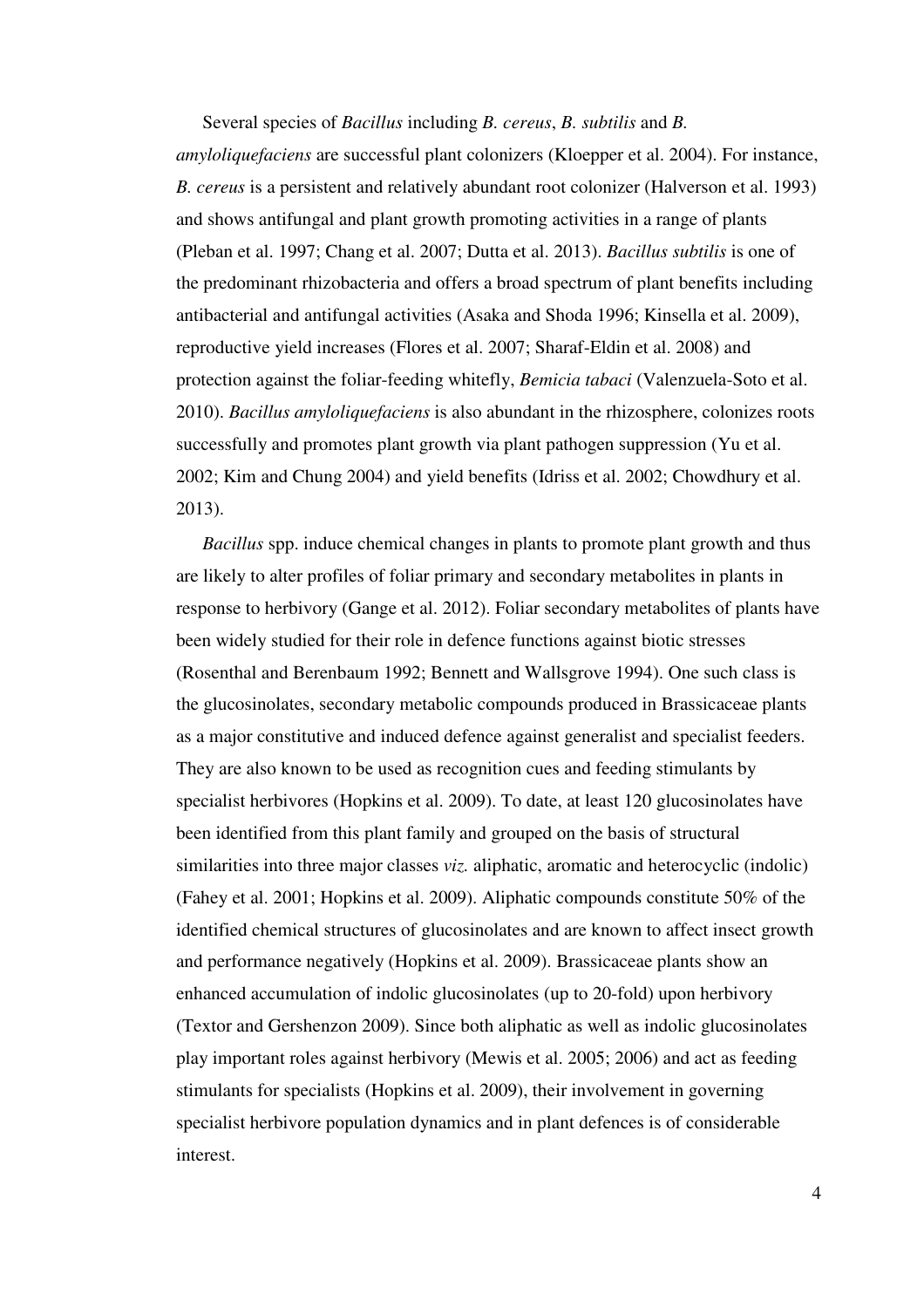The cabbage aphid (*B. brassicae*.), is a specialist feeder, and an economically important pest attacking different crops in the family Brassicaceae. The rapid colonization and multiplication on plants, adaptation to changing environmental conditions (Ruiz-Montoya et al. 2003) and development of rapid resistance to insecticides (Oduor et al. 1997; Ahmad and Akhtar 2013) cumulatively play significant roles in the ecological and economic importance of this species. This pest is cosmopolitan in distribution with extensive occurrence in temperate regions (Ellis and Singh 1993) and is present at higher altitudes in tropical countries (Hill 1983). The direct damage caused by *B. brassicae* to infested plants results in losses in yield and marketability (Strickland 1957; Liu et al. 1994), whereas indirect damage includes the dispersal of viral diseases. This aphid is a vector of 23 viral diseases in the Brassicaceae and thus affects cabbage production on a massive scale (Blackman and Eastop 2000). The use of pesticides is the most prevalent strategy to manage this pest (Lim et al. 1997) but the extensive use of insecticides on directly consumed vegetable crops has increasing health and ecological concerns (Ellis 1996). Under these circumstances, biological control involving predators, parasitoids and microorganisms can be the best alternative pest management strategy. The most widespread and important natural enemies of *B. brassicae* include the braconid endoparasitoid, *Diaeretiella rapae* (Pike et al. 1999) and predatory syrphid flies (Jankowska 2005).

The upward or downward cascade of plant secondary metabolites in food chains lays the foundation for bottom-up and top-down regulation of herbivore population dynamics (Kessler and Baldwin 2002). Several studies in Brassicaceae show that glucosinolates affect normal growth and development of *B. brassicae* by both these approaches. The bottom-up approach highlights direct negative effects which include lowering of reproductive rates of individuals and thereby colony abundance and size (Cole 1997; Newton et al. 2009a; Newton et al. 2009b), whereas the top-down approach involves indirect processes such as emission of Herbivore Induced Plant Volatiles (HIPVs) that attract natural enemies of this aphid (Bradburne and Mithen 2000; Blande et al. 2007). The roles of different species of *Bacillus* in intervention of bottom-up and top-down regulation of *B. brassicae* population dynamics, by altering the levels of aliphatic and indolic glucosinolates is currently unknown.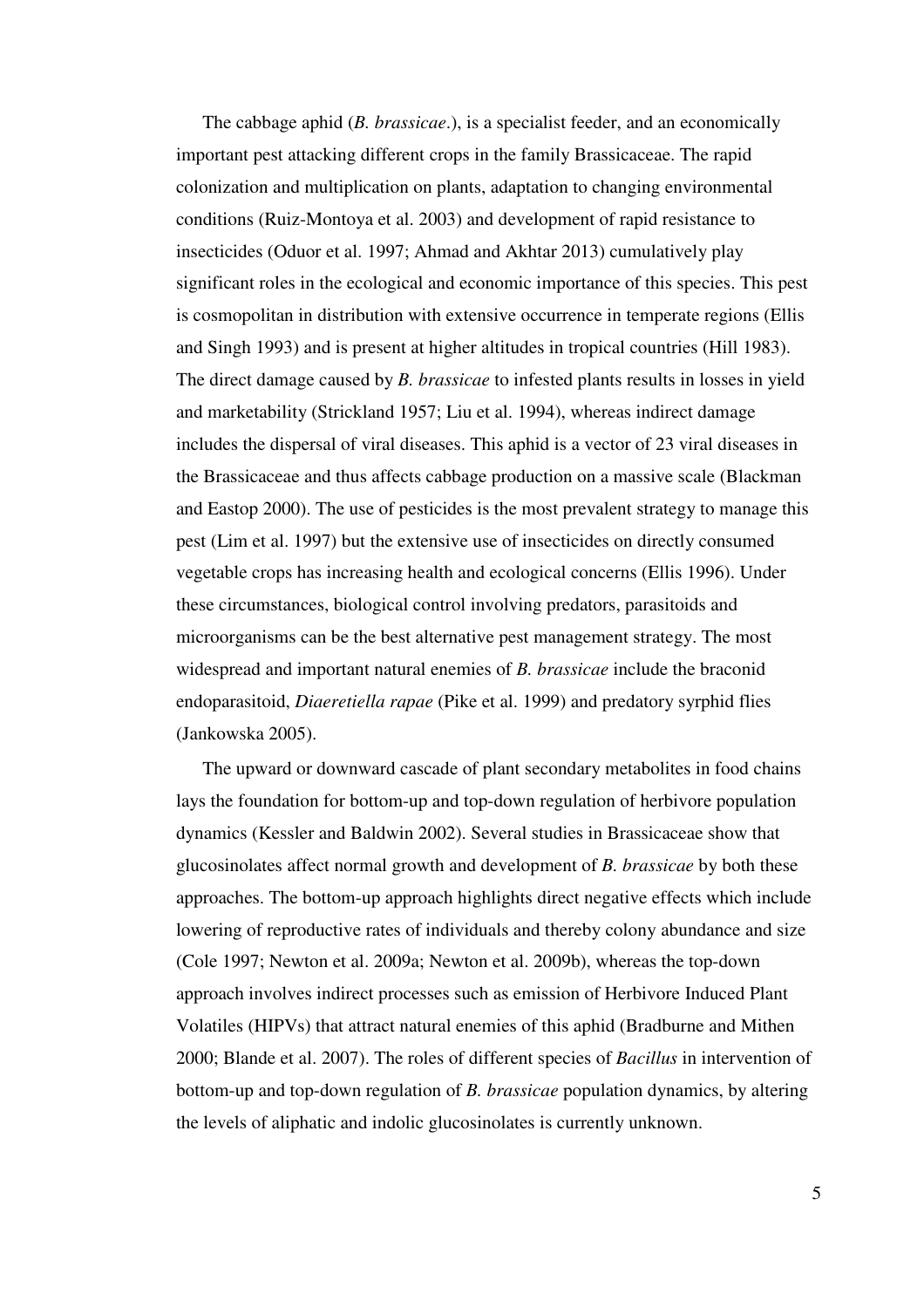The aims of this study were to determine whether the individual and mixed treatments of *B. cereus*, *B. subtilis* and *B. amyloliquefaciens* to calabrese (1) suppress the field colonization, reproduction and development of the specialist feeder, *B. brassicae* and its natural enemies, via changes in foliar glucosinolate profiles of calabrese, and (2) increase the reproductive and vegetative growth parameters of calabrese. We hypothesised that the different treatments of *Bacillus* will augment calabrese growth and alter glucosinolate profiles, which will eventually result in the reduction of *B. brassicae* field infestation, together with altered natural enemy responses. To explore this, we took a holistic approach in which we studied microbial, morphological, biochemical and ecological aspects of multitrophic, *Bacillus*-*Brassica*-*Brevicoryne*-natural enemy interactions.

# **Materials and Methods**

### **Land preparation, sowing and aftercare**

The field experiment was undertaken at Royal Holloway's field experimentation site  $(51.4247\textdegree N, 0.5669\textdegree W)$ , with freely draining slightly acid (pH 5.4) loamy soil, from June to October 2013. A site, measuring  $20m \times 10m$  was ploughed and five ridges were prepared 90 cm apart, 40 cm wide and 30 cm high. Five blocks were prepared each containing five ridges, with 4 m length of each ridge. The field was irrigated before sowing to facilitate seed germination and early establishment. Seeds of calabrese cv. Green Sprouting (Country Value Seeds, UK) were surface sterilized using sodium hypochlorite, following the procedure of Bhalla and Singh (2008). In brief, approximately 5 ml of seeds were placed in a 50 ml sterile screw cap tube containing 40 ml of 2% sodium hypochlorite and this tube was then shaken for 20 minutes. In a laminar flow cabinet, sodium hypochlorite was discarded and seeds were subsequently washed with 40 ml sterile distilled water five times. Randomly chosen seeds (n=630) were decanted on to five sterile petriplates, with 126 seeds per plate and were subjected to five different treatments; (1) 'control', seeds without bacterial treatment; seeds that were inoculated individually with (2) *B. cereus* No. 8 FW Athal, (3) *B. subtilis* NRRLB23051, and (4) *B. amyloliquefaciens* subsp. plantarum FZB42BGSC10A6; and (5) seeds inoculated with all three species of bacteria ('mixed' treatment). Untreated and treated seeds were swirled and imbibed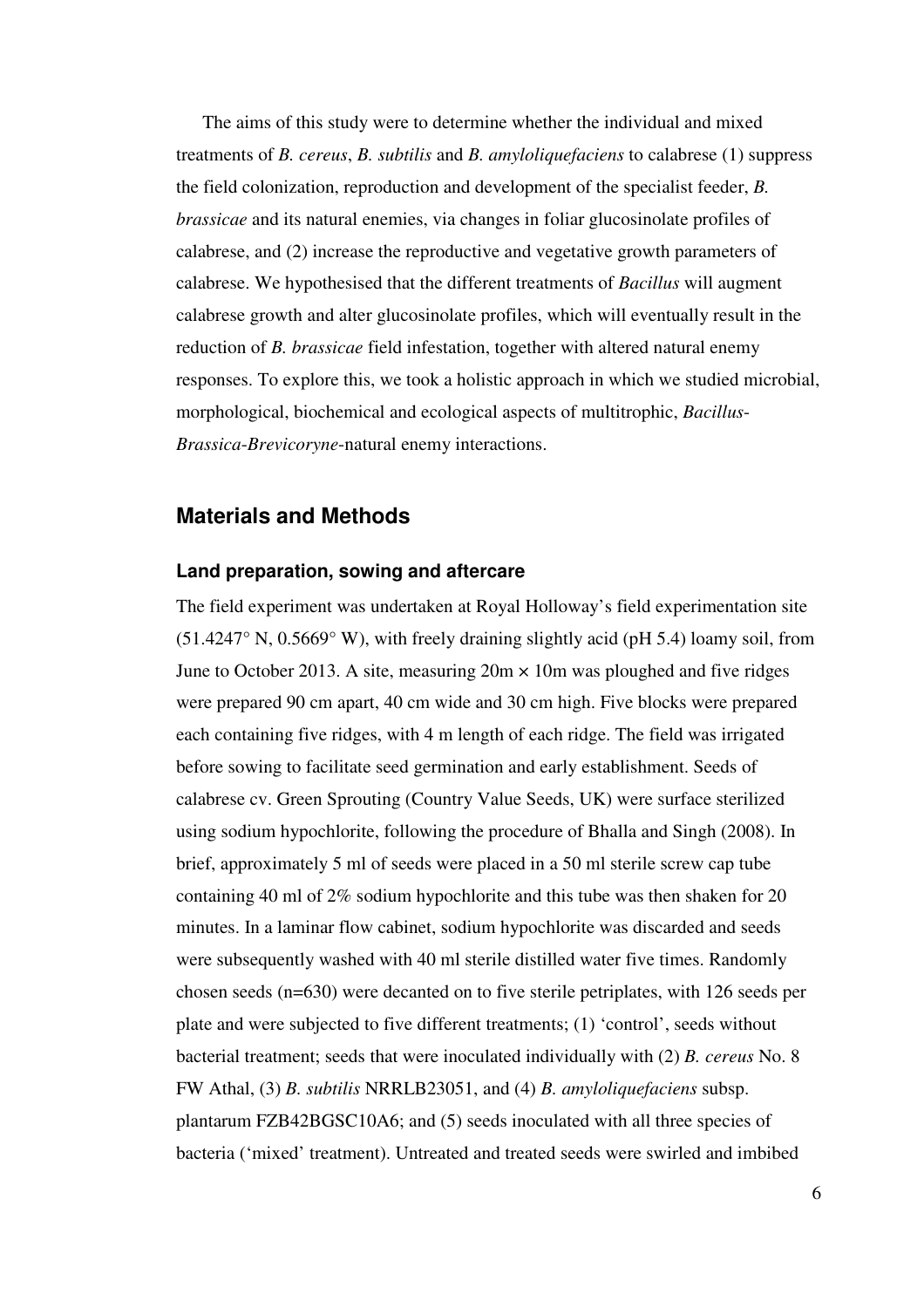for 4 hours in sterile distilled water and bacterial suspensions respectively. With sterile forceps, three randomly picked seeds from each treatment were sown 30 cm apart in the field site, in a randomized block design. After the emergence of seedlings, two of the three seedlings were removed, the more vigorous growing seedling per station being retained. Thereby, 40 replicates per treatment were produced, with eight replicates from each different treatment in each of five blocks. No pesticides and fertilizers were applied throughout the study but subsequent site management practices including irrigation, weeding and harvesting were carried out. Plants were irrigated regularly, with an interval of 1 day during dry spells and weeding was practised thrice with an interval of 20 days. Plants were harvested at physiological maturity, approximately 16 weeks after sowing.

### **Bacterial inoculants**

All bacterial cultures were obtained from Dr B. Raymond (Imperial College London, UK) and were stored in 80% (v/v) glycerol stock at -80°C. At the beginning of the experiment, the bacteria were recovered on 20 ml LB broth, allowed to incubate at 37°C overnight on a rotary shaker, and serially diluted to  $10^{-6}$  in 0.85% saline water. After incubation, 50  $\mu$ l of a 10<sup>-5</sup> dilution of each bacterium was spread on LB agar medium individually to determine the viable bacterial population count (colony forming units  $ml^{-1}$ ) after incubation. The concentrations of each bacterium applied through seed treatment immediately after seed sterilization were  $10^8$  cfu ml<sup>-1</sup> per plate. To ensure bacterial colonization, one additional application of 200 ml  $(10^8 \text{ c}$ fu ml<sup>-1</sup>) of each *Bacillus* formulation was drenched to each treated plant after 1 month.

Field inoculations of all *Bacillus* species under study were confirmed 2 weeks after sowing. Surface sterilized 1 cm root pieces from calabrese originally treated with each *Bacillus* spp. were carefully excavated and plated on LB media plates following the procedure of Sun et al. (2008). The resultant bacterial colony mixtures were subcultured until single and distinct colonies of bacteria were obtained. The colony PCR method was performed to amplify DNA from single bacterial colonies using universal forward; 63f (5'-CAG GCC TAA CAC ATG CAA GTC-3') and reverse; 1387r (5'- GGG CGG WGT GTA CAA GGC-3') primers. The PCR mixture (50 µl) contained: 2.5 µl bacterial colony, 1 µl deoxynucleoside triphosphate, 1 µl each of primers, 0.5 µl taq polymerase (Qiagen Ltd. UK), 5 µl 10x PCR buffer, 2.5 µl 25 mM magnesium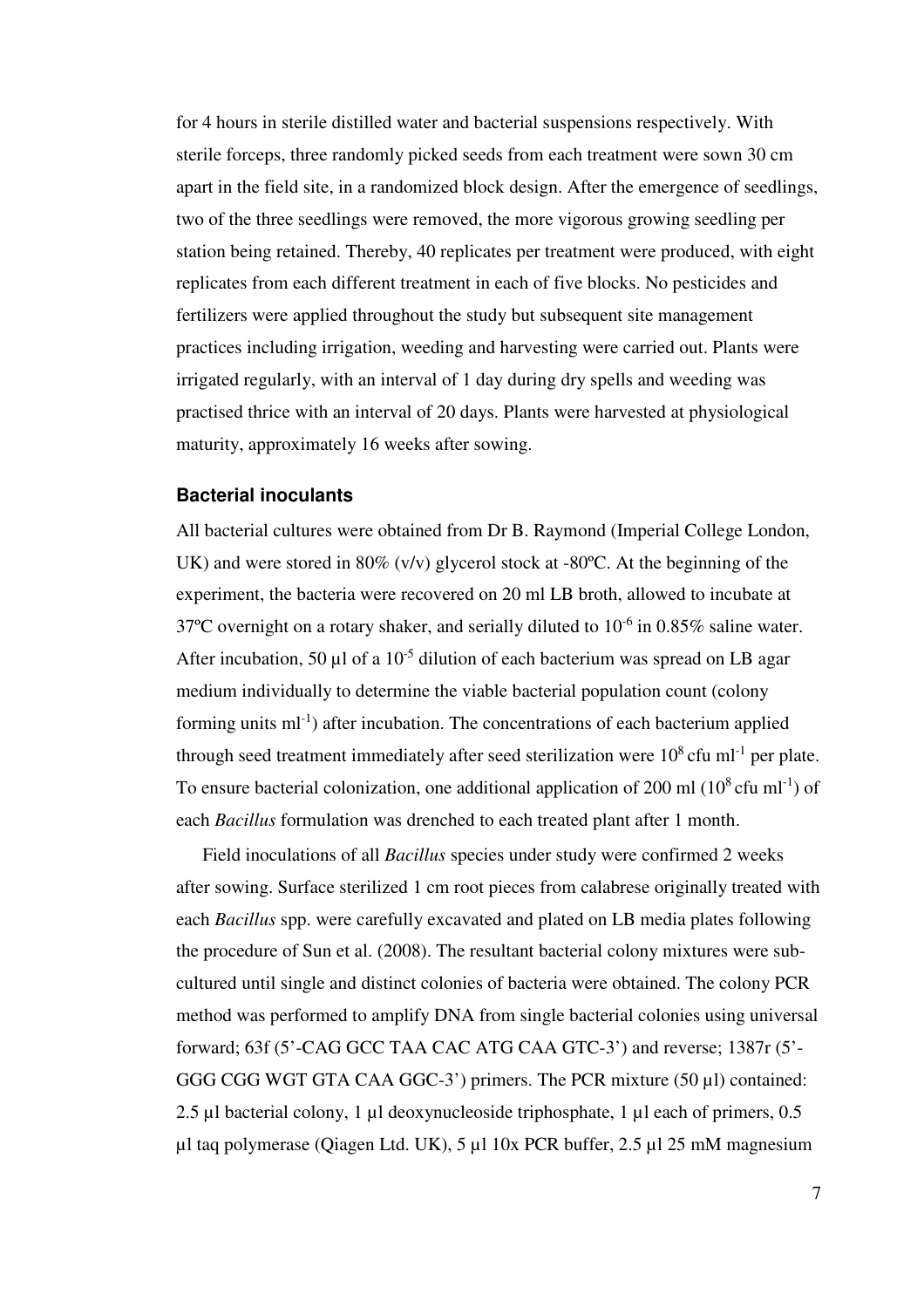chloride and 36.5 µl water. The PCR program involved 30 cycles of 95°C for 1 min, 55°C for 1 min, and 72°C for 1.5 min followed by a final extension step of 5 min at 72°C. PCR products were separated using 1% agarose gel electrophoresis and purified using a gel extraction kit (Qiagen Ltd. UK). Purified DNA samples were sequenced by Eurofins MWG Operon (Eurofins MWG Operon, Germany). The partial nucleotide (query) sequences were identified on the basis of homology percentage with the existing accessions in the National Center for Biotechnology Information (NCBI) database using the Basic Local Alignment Search Tool (BLAST). The identified sequences were submitted to NCBI Genbank and accession numbers for bacteria were obtained.

#### **Aphid and natural enemy bioassays**

Plants were allowed to be naturally colonized by *B. brassicae*. These naturally occurring colonies were allowed to feed, reproduce and disperse to new plants. As the natural enemies of *B. brassicae* are vital in governing its population dynamics in field, their number on each replicate plant was recorded along with aphids. These included the braconid endo-parasitoid, *D. rapae*, seven-spotted ladybird beetle, *C. septempunctata*, and syrphid flies (all observed species). Based on earlier experiments, an observation interval of 7 days was considered as optimum for development of measurable variation in aphid parameters. All experimental plants were monitored for aphid infestation, natural enemy and plant growth parameters from six weeks after sowing. The observations were recorded for six subsequent (observation) weeks, thereby six repeated measures were obtained over a period of 45 days ( $5<sup>th</sup>$  August to  $13<sup>th</sup>$  September 2013). Aphids and natural enemies in each block containing all five treatments were counted on each day, thereby five blocks each week, to avoid bias between treatments. For each plant, (1) total number of aphid nymphs, winged and wingless adults, and (2) number of mummified aphids (due to *D. rapae*), ladybird beetles (larvae, pupae and adults) and syrphid flies (larvae, pupae and adults) were counted. Production of reproductive structures was monitored over different observation sets, while fresh and dry shoot and root biomass were recorded immediately after harvest and after complete drying at 70ºC for 1 week, respectively. From oven dry root, reproductive and vegetative biomass, root weight ratios were computed.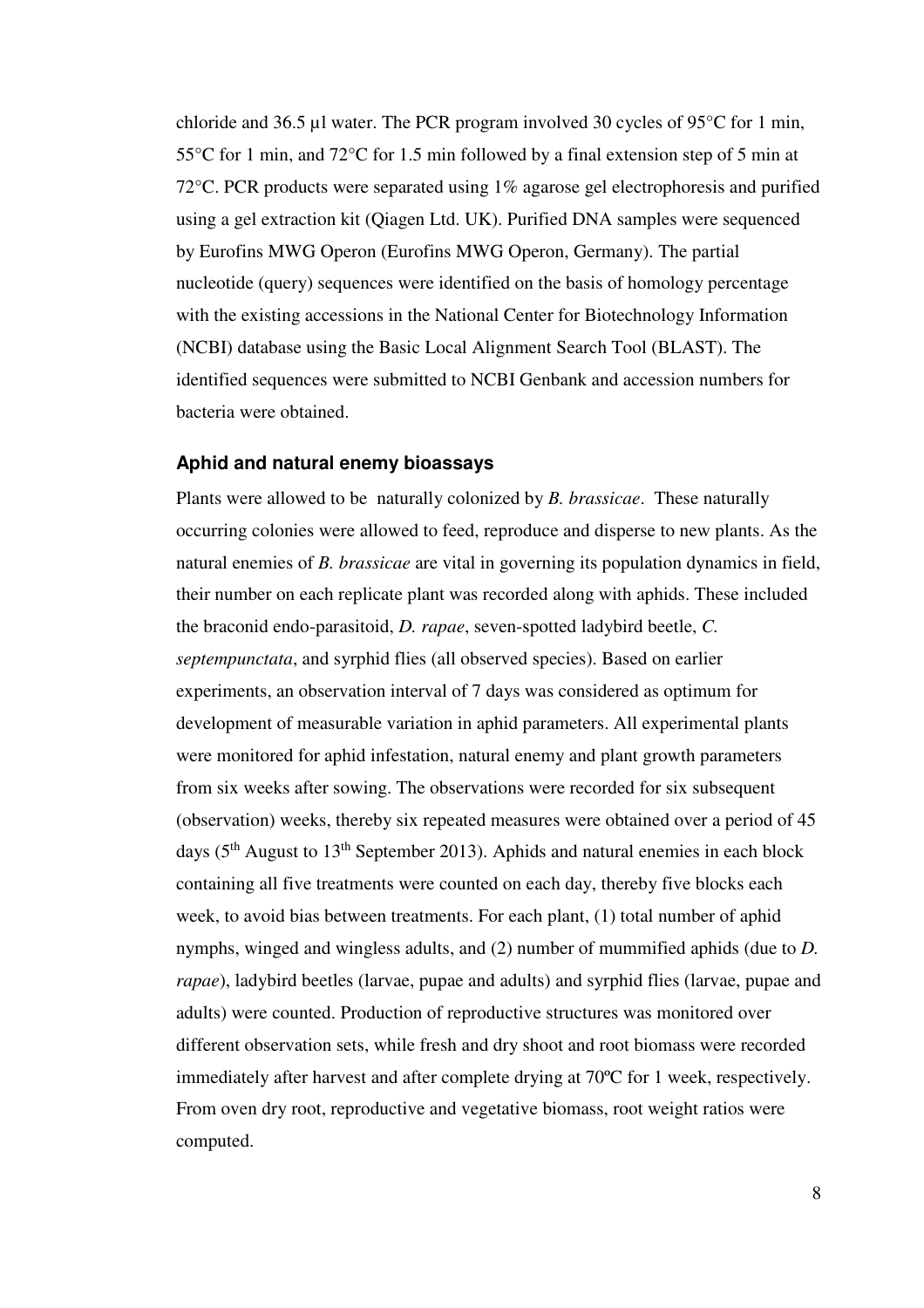# **LC/MS for calabrese glucosinolates analysis**

### Sample preparation

Ten randomly chosen plants per treatment were sampled for biochemical analyses. Calabrese glucosinolates were extracted by standardizing the previously reported procedures (Mellon et al. 2002; Tian et al. 2005). One un-infested middle leaf from each plant was picked 6 weeks after sowing, just prior to aphid and natural enemy bioassays and transferred to a 50 ml sterile Falcon tube. The tubes were immediately frozen in liquid nitrogen, stored at -80ºC and lyophilized for 48 hours to avoid the activity of myrosinase enzyme. After drying, each leaf was milled to a fine powder using a mortar and pestle and stored in 2 ml sterile Eppendorf Protein LoBIND S/L tubes (Eppendorf UK Ltd.) at -20ºC until further use. To a new Eppendorf tube containing 40 mg of milled sample, 750 µl of 70% aqueous methanol was added. The tubes were sealed and heated at 70ºC for 30 min with vortex mixing at every 5 min. The tubes were transferred to an ice bath and centrifuged at 15,000 rpm for 15 min. The supernatant was removed using a 1 ml glass syringe (Sigma-Aldrich Co. Ltd., Dorset, England), filtered through a 0.2 µm, 4 mm nylon syringe filter (VWR International Ltd., UK) and 450 µl supernatant was stored in an ice bath. The pellet was re-extracted twice with 750 µl of 70% methanol, heated and centrifuged as described above. Finally, all three 450 µl supernatants were combined in a 2 ml standard opening (8 mm) amber screw top glass vial (Agilent Technologies UK Ltd.) and concentrated under nitrogen. Concentrated samples were re-suspended in 1 ml deionized water and filtered through a 0.2 µm nylon filter.

#### LC/MS method

Glucosinolates were separated on an ACE  $5 C_{18} 150 x 2.1$  mm reversed-phase column (Hichrom Ltd., Theale, Berkshire) and eluted using a linear gradient of water containing 0.1% formic acid (phase A) and acetonitrile containing 0.1% formic acid (phase B) at a flow rate of 0.2 ml min<sup>-1</sup>. Gradient elution was started at 95% A changing to 95% B in 9 min, and then from 95% B to 95% A in 6 min. The column was kept at 25˚C and the flow from the chromatograph was injected directly into the electrospray ionization source, with an acquisition time of 25 min. Mass spectrometry was performed using a BrukerMicrOTOF QII high resolution time of flight (TOF) mass spectrometer, in the negative ion mode. The electrospray capillary probe was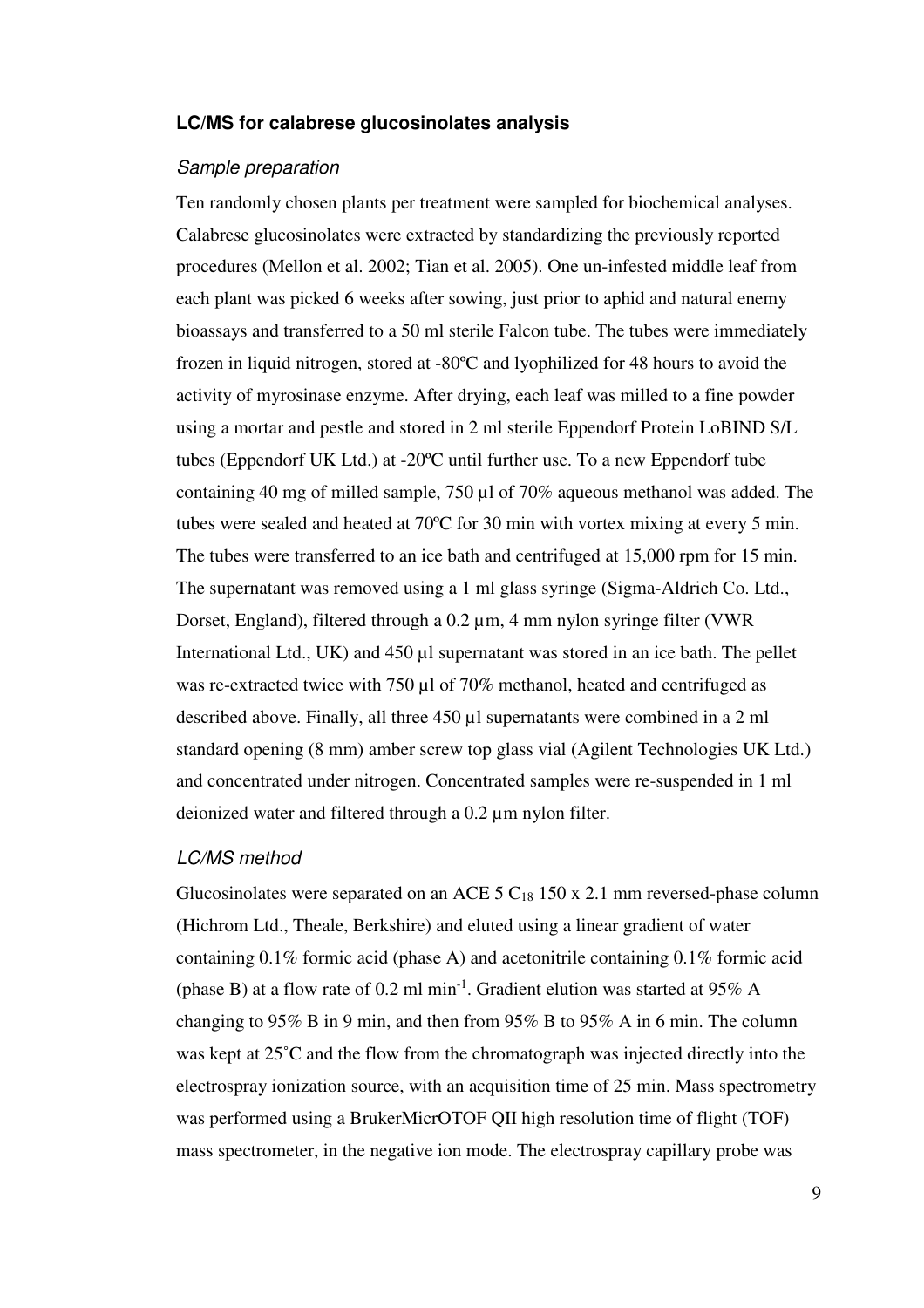operated at +3.2kV, with 1 Bar nitrogen nebuliser gas. The dry gas temperature and flow rate were optimized at  $180^{\circ}$ C and  $81 \text{ min}^{-1}$  nitrogen respectively. The calibration range was set at 100-1000 Daltons and the reference standard used was Agilent Tunemix (Product Code G1969-85000, Agilent Technologies, UK). Extracted Ion Chromatograms (EICs) were used to selectively monitor glucosinolates in mass spectra: glucoiberin (422.02), glucoraphanin (436.04), progoitrin (388.03), glucobrassicanapin (388.07), glucobrassicin (447.05), 4-methoxyglucobrassicin (477.06) and neoglucobrassicin (477.06). The quantification of these seven glucosinolates was performed using sinigrin as an external standard. A calibration curve was obtained by using 2 µl duplicate injections of sinigrin in mobile phase at the levels of 100, 1000 and 10,000 pg  $\mu$ <sup>1</sup>. Peak areas were integrated using BrukerQuantAnalysis 1.8 software.

#### **Statistical analyses**

Data analyses were performed in R version 3.0.2 (R Development Core Team) using Linear Model (LM) and Generalized Linear Mixed-Effects Models (GLMER) procedures. As the relationships between response (aphid and natural enemy number) and explanatory (treatment and time) variables were non-linear, the polynomial regression procedure (GLMER procedure, nlme and lme4 libraries in R) using treatments as a fixed effect parameter, time as random effect and interaction terms (treatments: time), was used to determine if there was a significant effect of treatments over time. A model selection, to determine the better of two GLMER models, was performed using Akaike Information Criterion (AIC) values (Bolker et al. 2009). The data were analysed with a Poisson distribution with a log link mode because the response variables were count data, with skewed observation values. Along with GLMER procedure, the repeated measures 'Anova' function from the 'car' package in R was used to report Chi-squared and p-values for treatment, time and interaction effects.

Differences in glucosinolate levels and plant biomass were analysed as a function of different treatments using a linear model procedure (linear regression), with treatments as a fixed factor. The degrees of association between glucosinolates and aphid counts, and between glucosinolates and natural enemy counts were determined by Pearson's product moment correlation, and r and p values for each combination of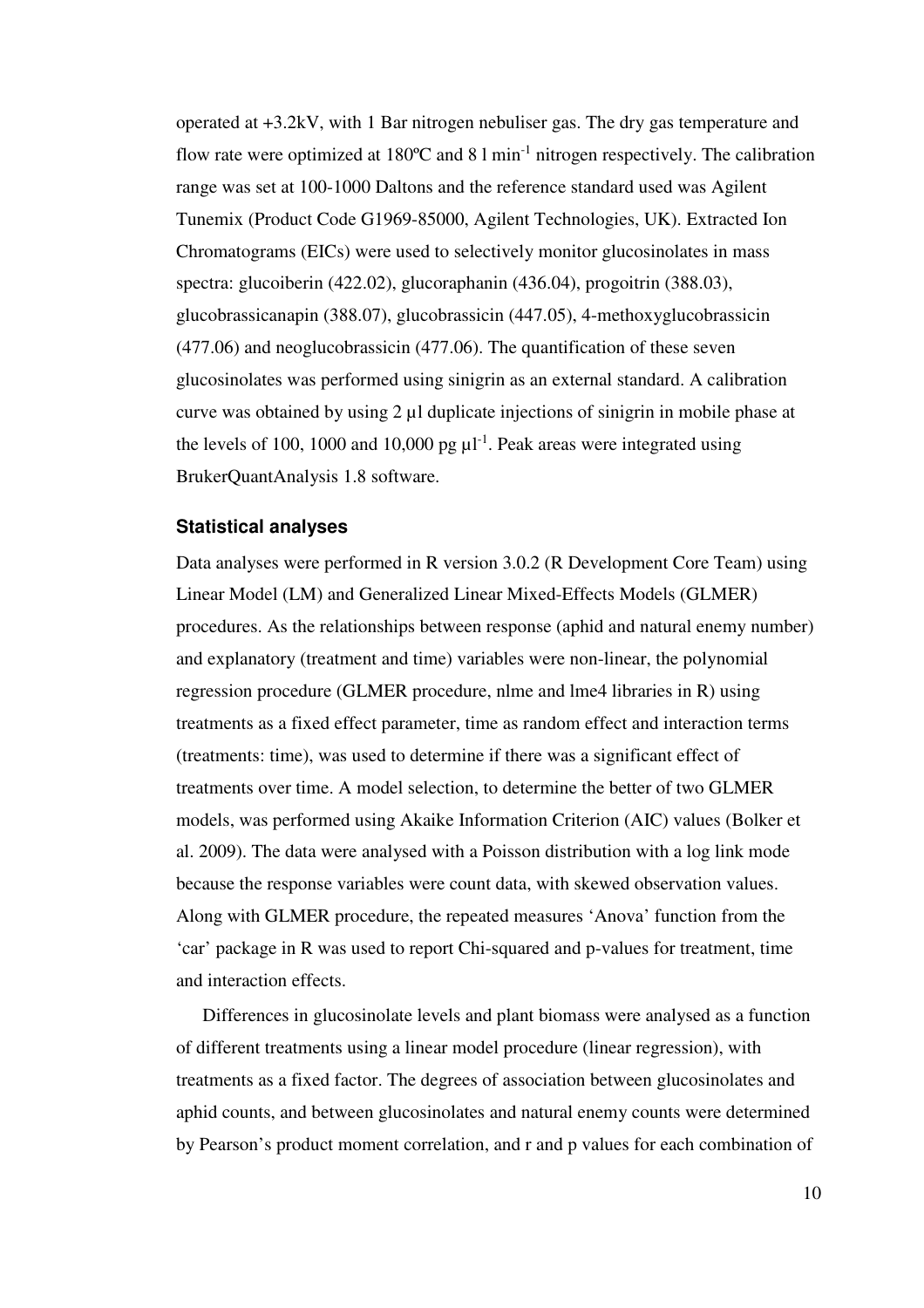glucosinolates with aphids and natural enemy numbers were determined. Discriminant analysis (DA) plots on each of aphid and natural enemy matrix were obtained using XLSTAT (version 2013.1) to highlight the differences between each of these (quantitative explanatory) variables across different treatments (categorical variables). The aphid and natural enemy counts across the six observation weeks were summed and represented on DA orthogonal plots to eliminate the variation over time and thereby simplify the analysis. Glucosinolate variations across different treatments were represented using Principal component analysis (PCA) biplot.

# **Results**

### **Bacterial colonization**

All three originally applied bacteria from each respective treatment were successfully recovered from roots of plants after two weeks. Most isolates showed 95-99% homology with existent *B. cereus*, *B. subtilis* and *B. amyloliquefaciens* accessions in NCBI Genbank and thus, for each identified bacterial isolate, accession number was obtained. Three representative accessions, one from each different treatment, along with closest NCBI accession matches are specified below (Table 1).

| Query<br>sample | Accession<br>Nos. | Closest NCBI match                                                                      | Homology<br>$(\%)$ |
|-----------------|-------------------|-----------------------------------------------------------------------------------------|--------------------|
|                 | KJ459078          | Bacillus cereus partial 16S rRNA gene, isolate 99<br>BD17-R16 (HF584799.1)              |                    |
|                 | KJ459079          | Bacillus subtilis partial 16S rRNA gene, clone 99<br>KH007 (GU413150.1)                 |                    |
|                 | KJ459080          | <i>Bacillus amyloliquefaciens</i> partial 16S rRNA 99<br>gene, strain CEN6 (KF822673.1) |                    |

**Table 1** Accession numbers of representative query samples and their percent homology with existing accessions in NCBI Genbank

#### **Plant parameters**

The application of *Bacillus* treatments resulted in accelerated plant reproduction compared with control plants (Fig. 1). At 75 days after sowing (DAS) (week 6; 09/09- 15/09), untreated plants attained 57.5% flowering, considerably lower than the treated plants; *B. cereus* (77.5%)*, B. subtilis* (80%), *B. amyloliquefaciens* (67.5%) and mixed (75%). Thus, *Bacillus* treatments increased the onset of reproductive maturity in calabrese. *Bacillus cereus* tended to increase vegetative and total biomass (Fig. 2a,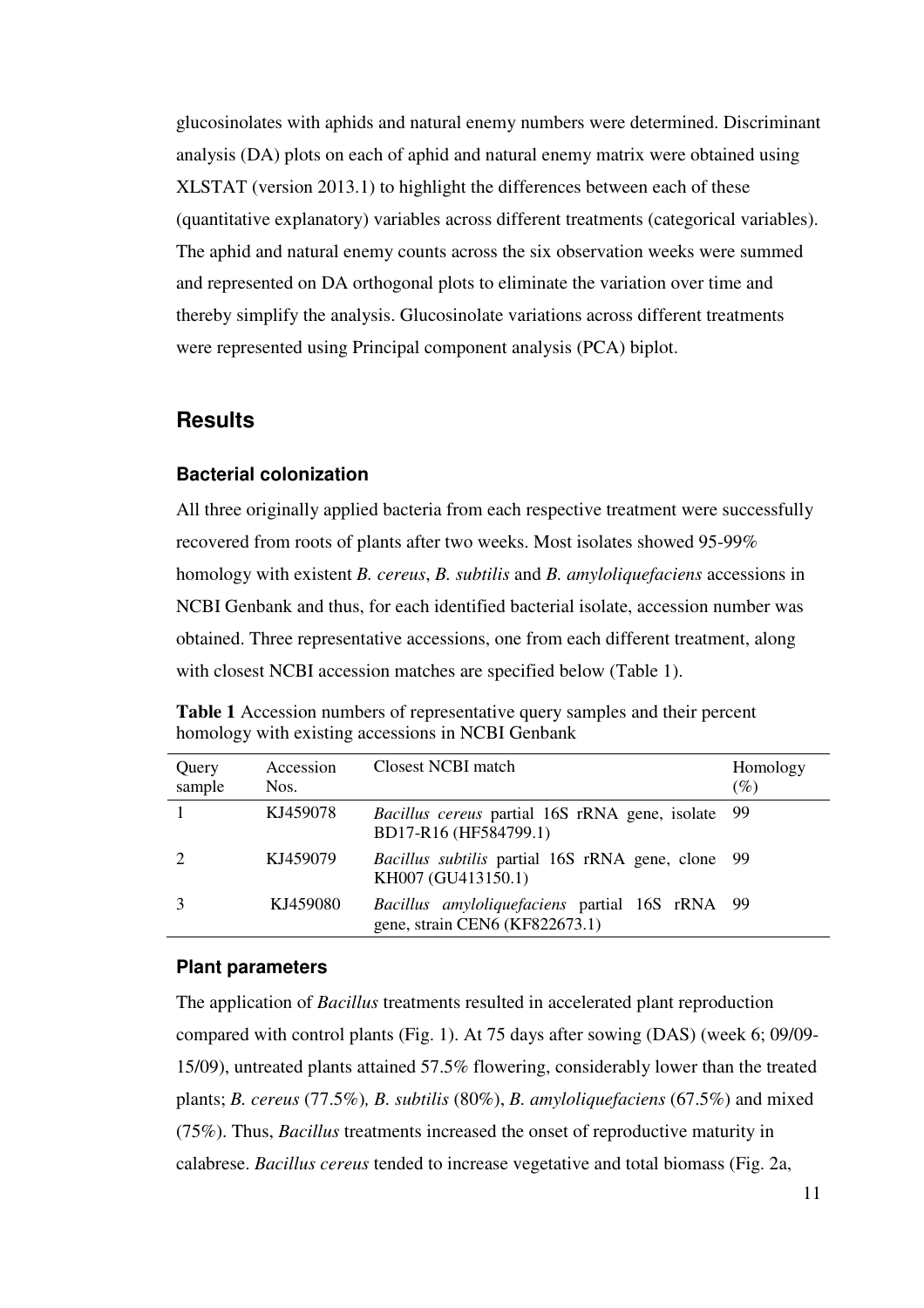Table 2), however, these effects were not statistically different at the 0.05 level. *Bacillus subtilis* increased total dry reproductive biomass (Fig. 2b, Table 2) offering plants dual benefits of earlier maturation as well as reproductive yield. *Bacillus amyloliquefaciens* treated plants had significantly higher total dry biomass whereas mixed treatment plants had higher vegetative, reproductive and total biomass but lowest root weight ratio (Fig. 2a,b,c,d) than control plants. Thus, calabrese displayed varied responses to different treatments, but all *Bacillus* treatments, except *B. cereus,* showed some significant positive impacts on vegetative as well as reproductive parameters over untreated plants (Table 2).

|                      | B. c.    |       | B. s.    |          | <i>B.a.</i> |          | Mixed    |           |
|----------------------|----------|-------|----------|----------|-------------|----------|----------|-----------|
|                      | t        | P     | t        | P        | t           | P        | t        | P         |
| <b>Fresh biomass</b> |          |       |          |          |             |          |          |           |
| Reproductive         | 0.661    | 0.510 | 1.451    | 0.150    | 1.256       | 0.212    | 2.654    | $0.009**$ |
| Vegetative           | 1.227    | 0.223 | 0.257    | 0.797    | 0.986       | 0.326    | 2.131    | $0.035*$  |
| Root                 | 1.834    | 0.069 | 0.997    | 0.321    | 1.957       | 0.053    | 1.641    | 0.103     |
| Total                | 1.229    | 0.222 | 0.871    | 0.385    | 1.335       | 0.185    | 2.708    | $0.008**$ |
| Oven dry biomass     |          |       |          |          |             |          |          |           |
| Reproductive         | 1.116    | 0.267 | 2.049    | $0.043*$ | 1.726       | 0.087    | 2.324    | $0.022*$  |
| Vegetative           | 1.947    | 0.054 | 0.679    | 0.499    | 1.793       | 0.076    | 2.518    | $0.013*$  |
| Root                 | 1.639    | 0.105 | 0.338    | 0.736    | 1.231       | 0.221    | 0.712    | 0.478     |
| Total                | 1.949    | 0.054 | 1.276    | 0.205    | 2.028       | $0.045*$ | 2.709    | $0.008**$ |
| R:W ratio            | $-1.181$ | 0.240 | $-0.636$ | 0.526    | $-0.752$    | 0.453    | $-3.313$ | $0.001**$ |

**Table 2** Summary of statistical results for fresh and oven dry biomass of differentially treated calabrese (linear regression, LM procedure)

\* P<0.05, \*\* P<0.01, \*\*\* P<0.001. *B. c.: B. cereus, B. s.: B. subtilis,* 

*B. a.: B. amyloliquefaciens*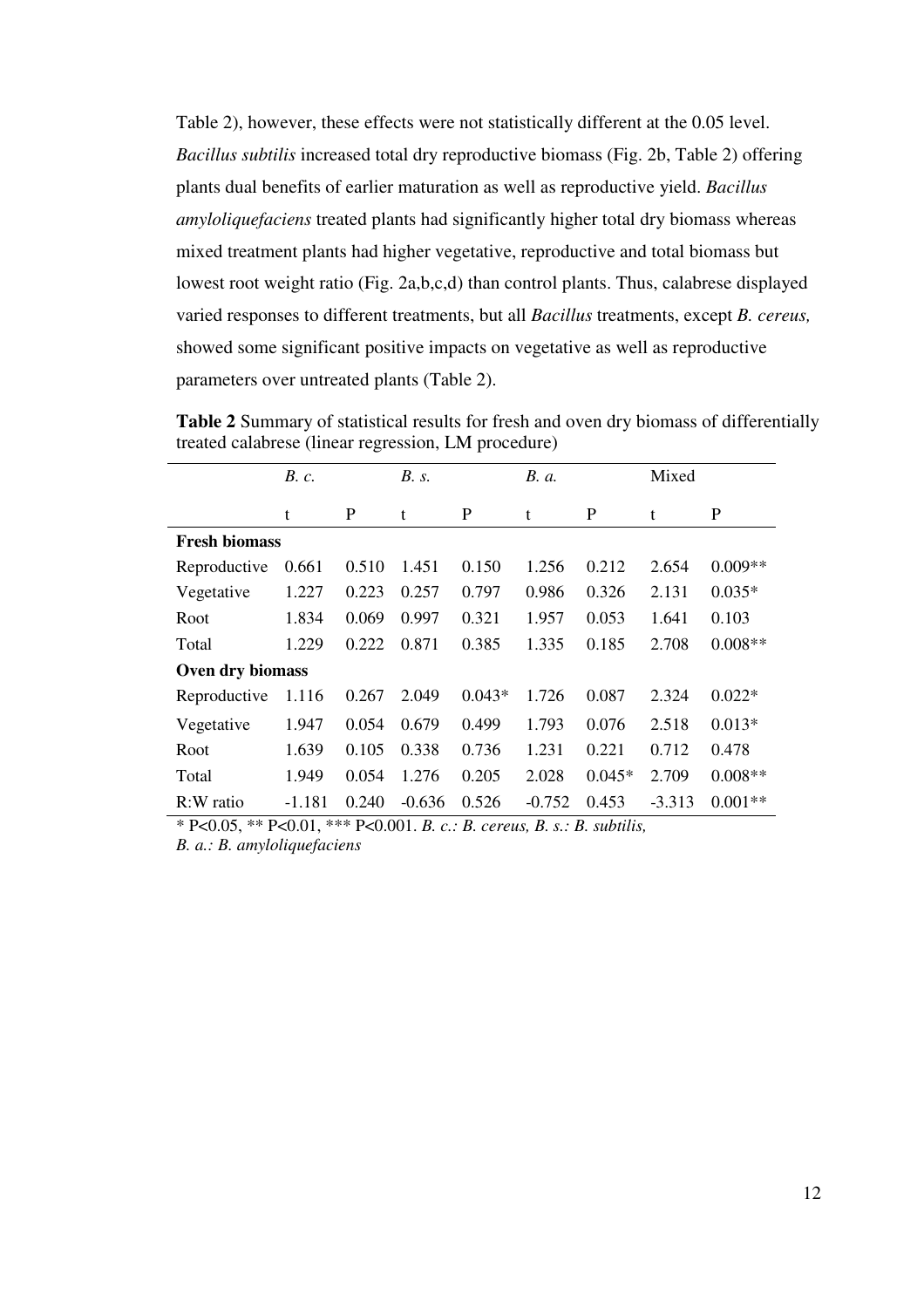**Fig. 1** Calabrese reproduction. The percentage of calabrese plants flowering across all treatments over the last 3 observation weeks.



**Table 3** The individual (treatments, time) and interaction terms (treatment: time) for aphid and natural enemy counts (GLMER procedure)

|                             | $\chi^2$ | df             | P       |
|-----------------------------|----------|----------------|---------|
| <b>Total aphids</b>         |          |                |         |
| Treatment                   | 7827.32  | $\overline{4}$ | < 0.001 |
| Time (quadratic)            | 53.059   | 2              | < 0.001 |
| Treatment: time (quadratic) | 693.58   | 8              | < 0.001 |
| <b>Natural enemy</b>        |          |                |         |
| Treatment                   | 252.78   | $\overline{4}$ | < 0.001 |
| Time (quadratic)            | 59.85    | $\overline{2}$ | < 0.001 |
| Treatment: time (quadratic) | 179.97   | 8              | < 0.001 |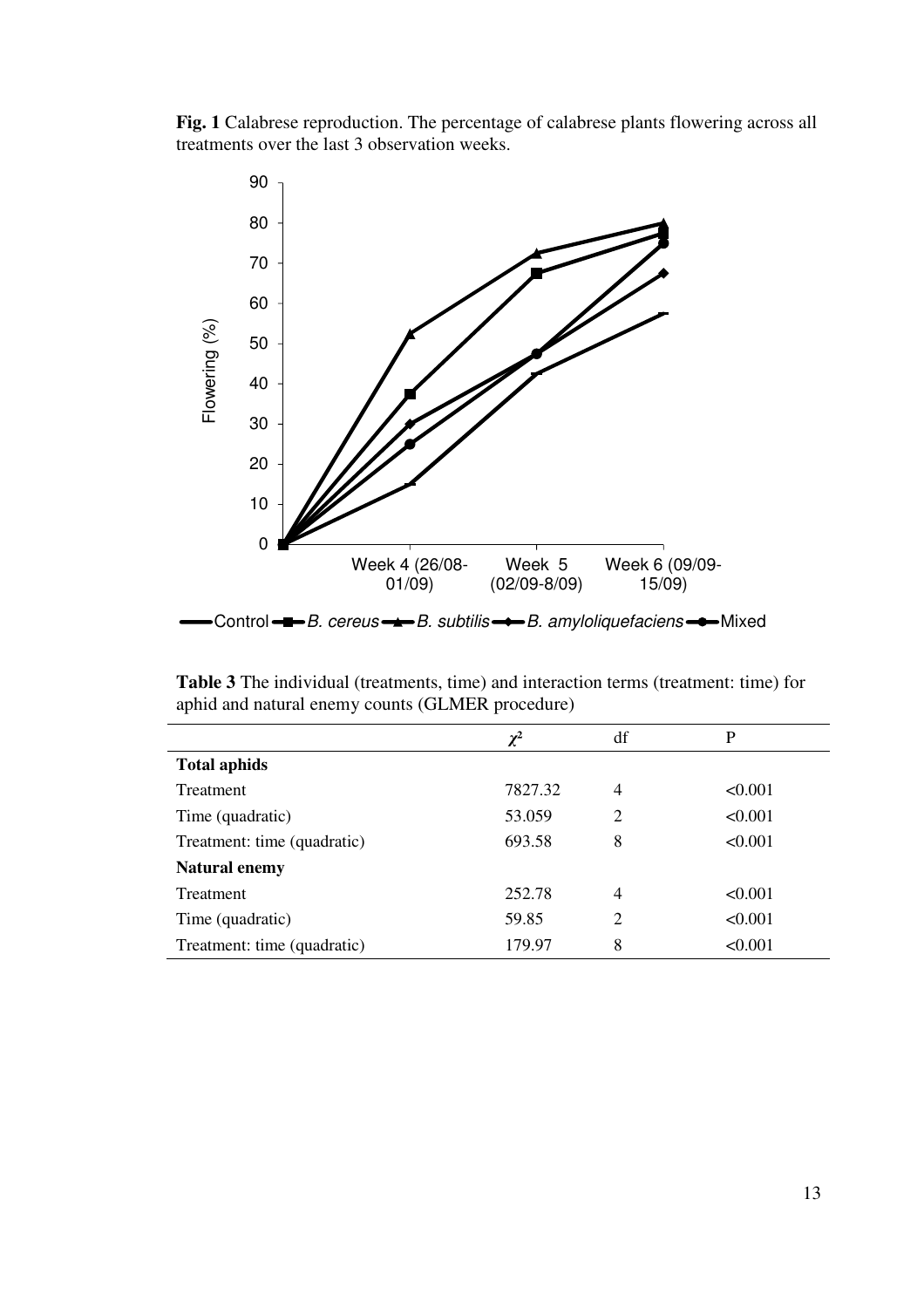**Fig. 2** Effects of *Bacillus* spp. treatments on biomass. Oven dry biomass (Mean ± SE) of control and *Bacillus* treated calabrese; (a) total vegetative (leaf + stem), (b) reproductive, (c) root, and (d) root weight ratio. Different letters represent mean values that are significantly different and abbreviations; B. c., B. s. and B. a. represent *B. cereus*, *B. subtilis* and *B. amyloliquefaciens* treatments, respectively.



# **Aphid bioassay**

Nearly uniform natural colonization by *B. brassicae* across different treatments was observed in the first observation week (Fig. 3a). In observation Weeks 2 and 3, untreated plants showed rapid colonization and highest average aphid counts, whereas treated plants had substantially lower aphids (Table 3). Thus, a large difference in *B. brassicae* counts on untreated vs. treated calabrese plants was observed. The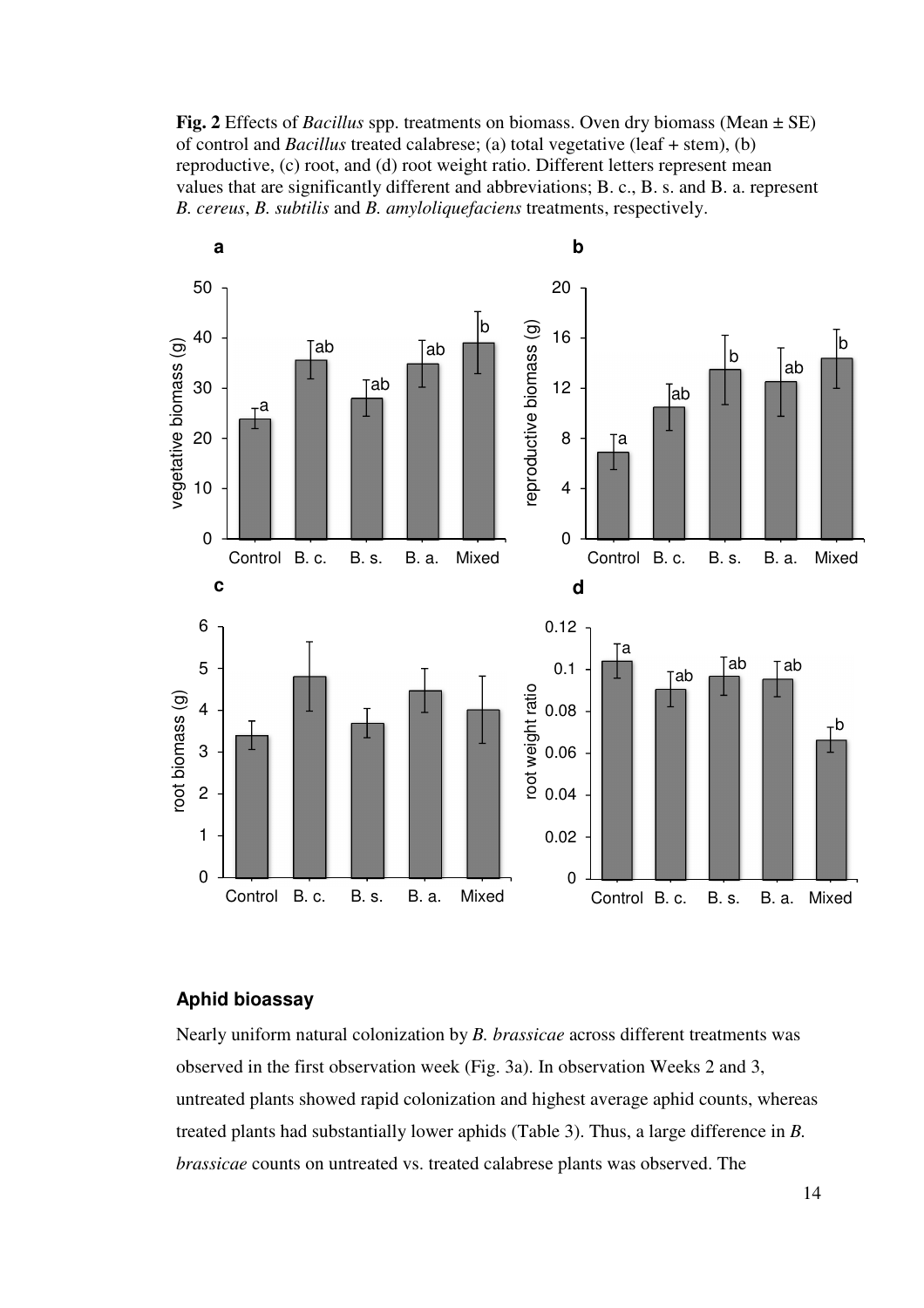significant treatment: time interactions suggested that certain treatments followed different temporal patterns over the experimental duration, shown by treated plants exhibiting a slower build-up of *B. brassicae* colonies, compared with untreated plants. On all treatments, the mean aphid population density reached a maximum at Week 3 (Aug. 19-25), but varied in magnitude, being highest on control plants (111 aphids plant-1) followed by the mixed treatment (82 aphids plant-1), lower on *B. cereus* and *B. amyloliquefaciens* (42 aphids plant<sup>-1</sup>) and lowest on *B*. *subtilis* treated plants (27 aphids plant<sup>-1</sup>). On all plants, the nymphal form contributed most towards total aphid counts followed by winged and wingless adults (Fig. S1a,b,c). A discriminant analysis orthogonal plot indicated that aphid numbers differed across control, mixed and individual treatments (Fig. 3b). The centroid (mean of aphid counts on 40 plants in each treatment) values were much lower on individual treatments compared to control and mixed ones, with the lowest on *B. subtilis.* The cluster (scattering of aphids on all replicates in each treatment) of control plants was more spatially isolated from the mixed treatment and most from individual treatments, showing the increased degree of discordance for aphid numbers between these treatments.

**Fig. 3** Population dynamics of *B. brassicae*. Differences in aphid populations across control and treated plants (a) changes in aphid population density (Mean  $\pm$  SE) over time (b) DA plot of total aphid counts: the centroids and clusters of control and mixed treatments were distinct from those of the individual treatments.

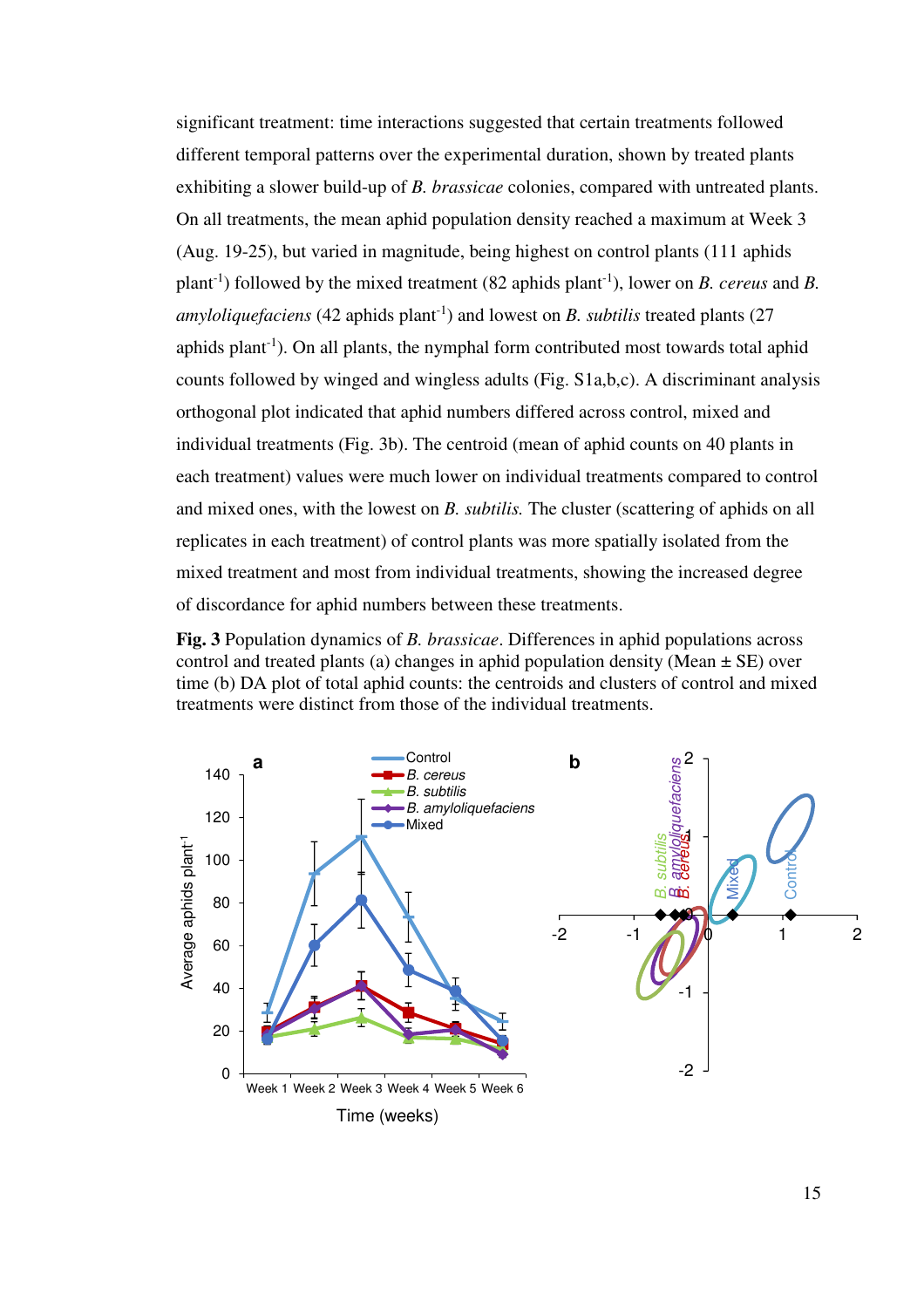**Fig. 4** Natural enemy population dynamics (a) Natural enemy population variations (Mean  $\pm$  SE) on control and treated plants (b) DA plot of natural enemy counts: control and *B. amyloliquefaciens* treated plants had highest and lowest group means respectively which were also spatially separated on orthogonal plot while all other treatments had overlapped clusters.



#### **Natural enemy bioassay**

Treating plants with rhizobacteria showed similar natural enemy responses to untreated plants in the earliest stages of *B. brassicae* infestation, but highly dissimilar in later stages (Fig. 4a). Despite the varied responses in total natural enemies across all treatments, control plants had a significantly higher number of natural enemies on them when compared with all other treatments (Table 3). The time factor when analysed individually was significant along with the treatment: time interaction effects showing different time patterns followed by all treatments. Of the natural enemies, *D. rapae* was the most abundant followed by syrphid flies and ladybird beetles (Fig. S1d,e,f). The average number of natural enemies on control plants increased gradually until observation Week 4 and decreased afterwards. In the mixed treatment, this number increased until observation Week 5 and decreased in observation Week 6. Plants applied with individual bacteria had consistently lower average natural enemies than control plants and showed mixed trends in the first three observation weeks. The DA plot showed spatially distant separations of clusters between control and *B.*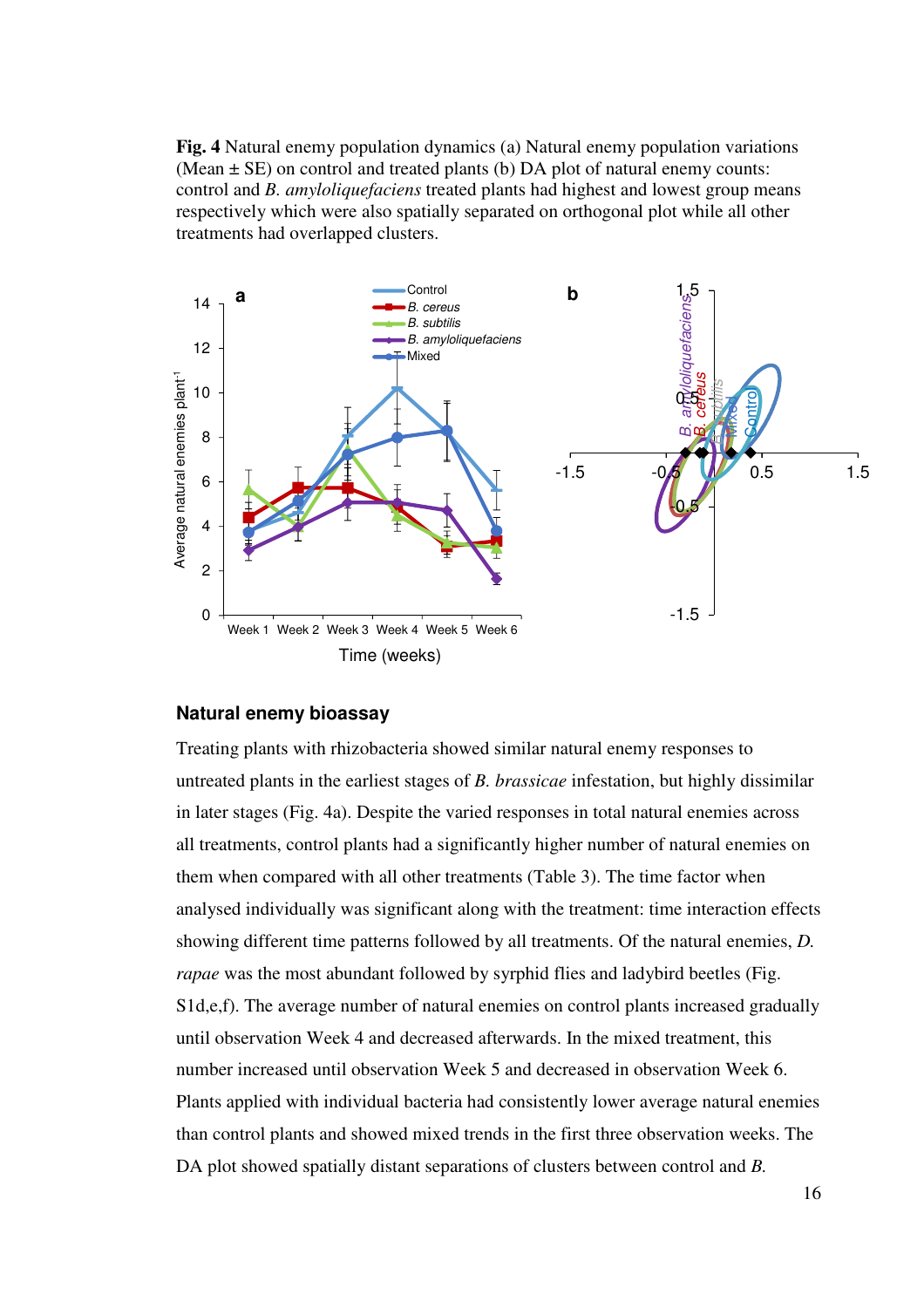*amyloliquefaciens,* with the highest grouped mean on control plants (Fig. 4b). Conversely, other treatments had overlapped clusters which suggests that the group means were not as distinct as in the aphid DA plot and application of *Bacillus* to calabrese did not have any significant direct influence on natural enemies.

### **Plant Biochemistry**

Two of seven quantified glucosinolates showed significant differences across the different treatments (Table 4). Furthermore, the levels of total glucosinolates were not significantly changed in any of the treatments. In *B. cereus* and *B. subtilis* treated plants, 4-methoxyglucobrassicin concentrations were increased (Fig. 5a), whereas in the mixed bacterial treatment, neoglucobrassicin concentrations were decreased significantly (Fig. 5b). No significant correlation between any of the glucosinolate concentrations including total glucosinolates, with aphid counts and with natural enemy counts was found in untreated and treated plants. The PCA of glucosinolate quantities across different treatments showed that *B. cereus* and *B. subtilis* treatments were significantly positively associated (Fig. 6). All treatments contributed towards variation across PC1. Control and mixed treatments accounted for large variation in neoglucobrassicin levels across PC2. No clear pattern of change in all other glucosinolates across different treatments was found.

|                         | B. c. |           | B. s.    |          | <i>B. a.</i> |       | Mixed    |          |
|-------------------------|-------|-----------|----------|----------|--------------|-------|----------|----------|
|                         | t     | P         | t        | P        | t            | P     | t        | P        |
| Glucoiberin             | 0.566 | 0.574     | $-0.443$ | 0.659    | $-0.578$     | 0.566 | $-0.898$ | 0.374    |
| Glucoraphanin           | 1.354 | 0.183     | 0.310    | 0.758    | 0.237        | 0.814 | $-0.051$ | 0.960    |
| Progoitrin              | 0.214 | 0.832     | $-0.327$ | 0.746    | 1.282        | 0.207 | $-0.431$ | 0.669    |
| Glucobrassicanapin      | 0.693 | 0.693     | $-0.996$ | 0.325    | $-0.399$     | 0.692 | $-1.119$ | 0.269    |
| glucobrassicin          | 0.078 | 0.938     | $-1.051$ | 0.299    | $-1.048$     | 0.300 | $-1.362$ | 0.180    |
| 4-methoxyglucobrassicin | 3.498 | $0.001**$ | 2.446    | $0.018*$ | 1 7 2 1      | 0.092 | $-0.929$ | 0.358    |
| Neoglucobrassicin       | 0.826 | 0.413     | $-0.640$ | 0.525    | $-1.599$     | 0.117 | $-2.339$ | $0.024*$ |
| Total                   | 1.247 | 0.219     | $-0.426$ | 0.672    | $-0.699$     | 0.488 | $-1.515$ | 0.137    |

**Table 4** Effects of different *Bacillus* treatments on the levels of glucosinolates (linear regression, LM procedure)

\* P<0.05, \*\* P<0.01, \*\*\* P<0.001. *B. c.: B. cereus, B. s.: B. subtilis,* 

*B. a.: B. amyloliquefaciens*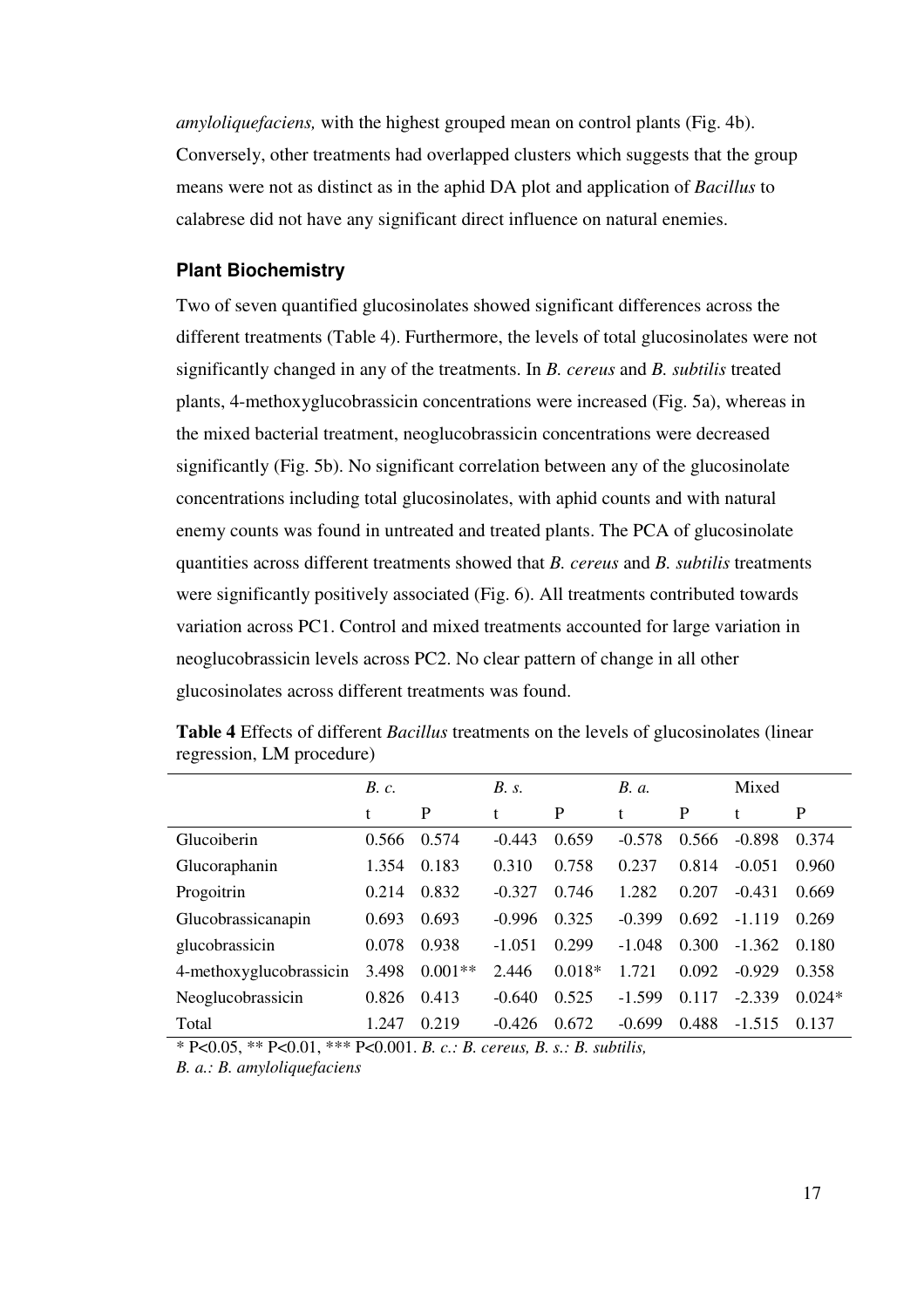**Fig. 5** Changes in calabrese glucosinolate profiles. The levels of glucosinolates in control and *Bacillus* treated plants (Mean ± SE); (a) *B. cereus* and *B. subtilis* treatments significantly increased 4-methoxyglucobrassicin whereas (b) mixed treatment significantly decreased neoglucobrassicin levels. Significant differences between means are represented by different letters.



# **Discussion**

For the first time, we have shown that field application of PGP *Bacillus* can significantly suppress foliar populations of a specialist insect pest and can change foliar indole glucosinolate levels*.* These results are in contrast with studies in which PGP *Pseudomonas fluorescens* failed to enhance resistance to *Arabidopsis* against the specialists *Pieris rapae* L. (Van Oosten et al. 2008) and *B. brassicae* (Pineda et al. 2012) and PGP *Enterobacter radicincitans* DSM16656 colonization did not affect indole glucosinolate levels in *A. thaliana* (Brock et al. 2013). The individual and mixed bacterial treatments brought about varied degrees of responses in plants, aphids, glucosinolates and natural enemies. The mixed treatment was efficient in accelerating reproduction as well as boosting total plant biomass, but relatively less effective in suppressing cabbage aphid numbers as compared to the individual *Bacillus* treatments. On the contrary, all individual bacterial treatments, in varied magnitudes, decreased *B. brassicae* infestation*,* but were not as effective as the mixed treatment in promoting plant growth.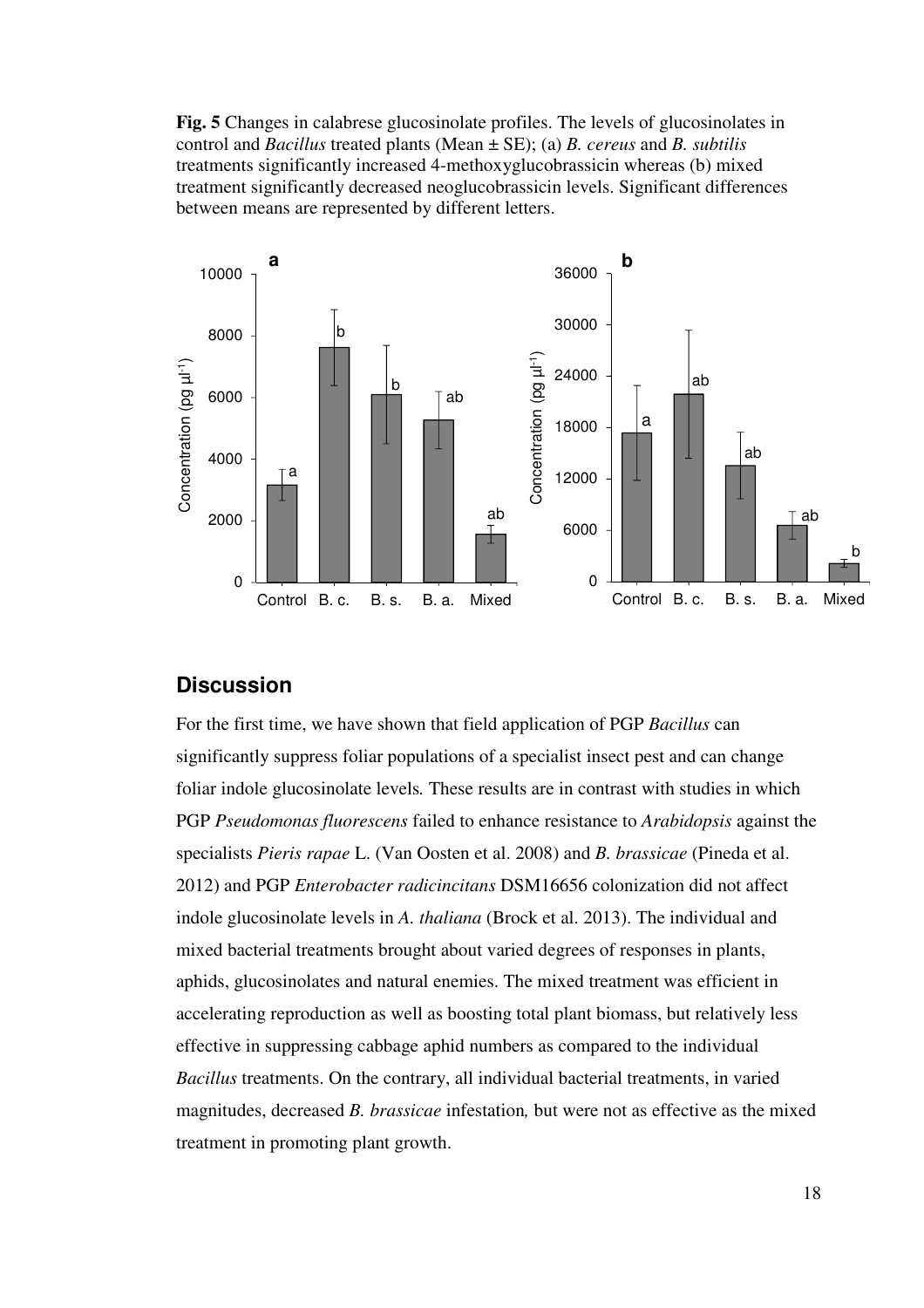**Fig. 6** PCA biplot showing variations in glucosinolate levels (scores) across different treatments (vectors). Glucobrassicanapin, glucoiberin, 4-methoxyglucobrassicin, glucobrassicin and total glucosinolates contributed towards variation across PC1 while progoitrin, glucoraphanin and neoglucobrassicin contributed most towards variation across PC2.



Root and plant surface colonization by PGPR is crucial to exert beneficial effects on plants. The exact mechanisms underlying successful colonization of bacteria on roots is not well understood, however, earlier studies on *Bacillus* showed that biofilm formation (Beauregard et al. 2013), plant expansin homolog protein synthesis (Kerff et al. 2008)*,* biochemical alterations in cell walls (Dutta et al. 2013) and extracellular phytase activity (Idriss et al. 2002) play important roles in plant root colonization. *Bacillus* spp. are rhizosphere competent bacteria as they circumvent unfavourable environmental stresses by the production of stable endospores (Nicholson et al. 2000; Piggot and Hilbert 2004). Most of these attributes may have played an important role in attaining the successful calabrese root colonization by all *Bacillus* species in the present study. This is important, given that successful field trials in this area are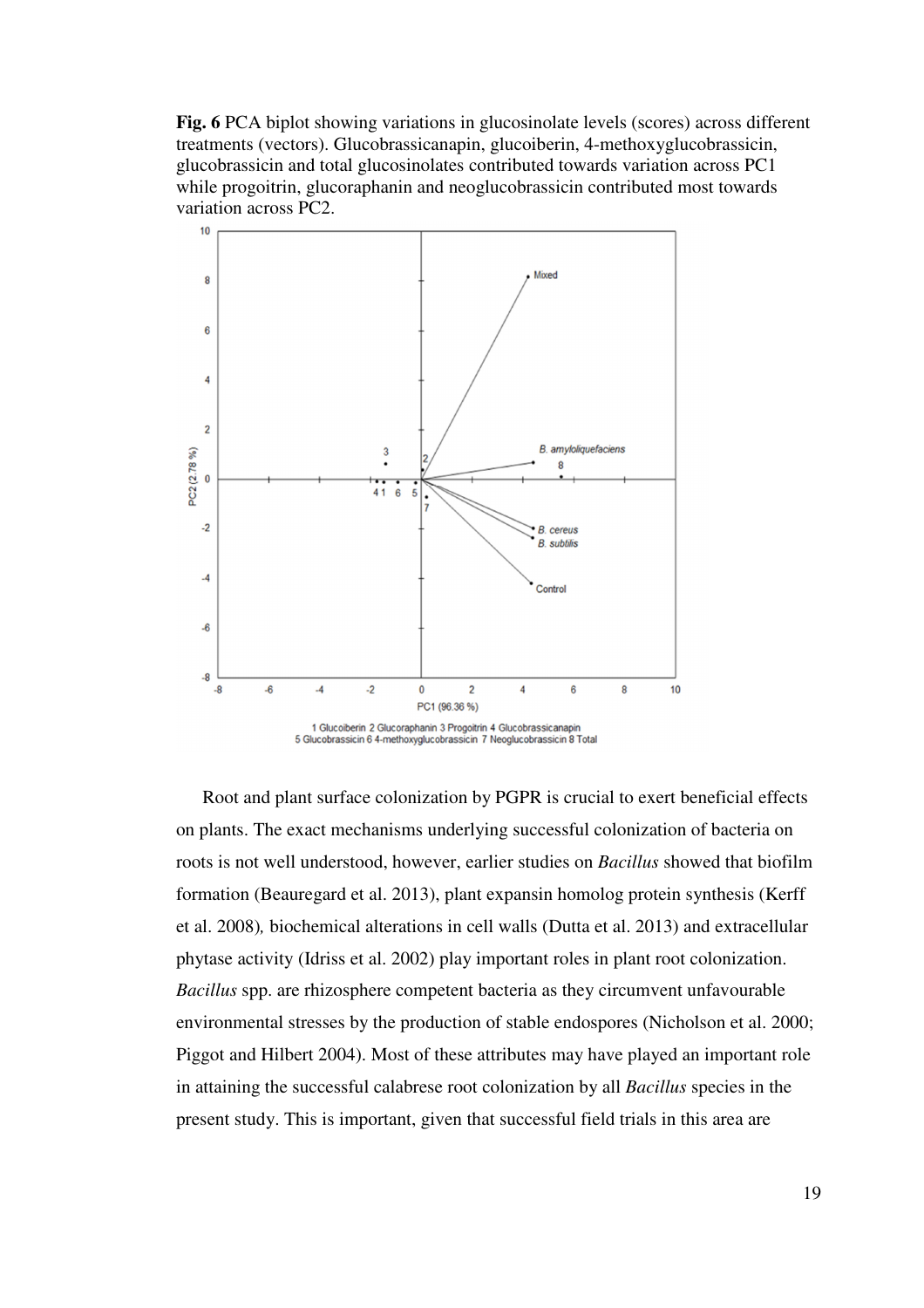remarkably few, due in most part to the failure of the inoculated bacteria to establish in the rhizosphere (Gange et al. 2012).

Previous studies have shown that a combination of PGP *B. subtilis* and *B. amyloliquefaciens* offered added yield benefits in several crop species. Herman et al. (2008) reported that these bacteria increased pepper yield, but failed to reduce the green peach aphid (*Myzus persicae* Sulzer) field populations. In another study, Saffron (*Crocus sativus*) corm sprouting times were significantly shortened and floral biomass was improved by *B. subtilis* (Sharaf-Eldin et al. 2008). In cabbage, growth promoting bacteria; *Bacillus megaterium* TV-91C, *Pantoea agglomerans* RK-92 and *B. subtilis* TV-17C increased growth, nutrient and hormone content (Turan et al. 2014). Furthermore, *B. amyloliquefaciens* FZB42 was reported to colonize lettuce rhizospheres effectively and improve growth and health under *Rhizoctonia solani*  Kühn pathogen pressure (Chowdhury et al. 2013). Thus, we found similar results, in which *B. subtilis* and *B. amyloliquefaciens* encouraged reproduction and increased yield significantly together with suppression of the field populations of *B. brassicae*. The vegetative and total biomass in *B. cereus* applied plants were higher and this bacterium promoted early reproductive maturity over control plants and showed consistently higher suppression of *B. brassicae*. This accelerated maturity and increment in biomass caused by all *Bacillus* under study could be related to direct and indirect plant growth benefits that these bacteria may have facilitated. The direct benefits include the production of plant growth hormones, gibberellic acid (GA) and indole-3-acetic acid (IAA), increased uptake of nutrients (Vessey 2003; Yao et al. 2006) while indirect ones include protection of plants through induced systemic resistance (ISR) (Valenzuela-Soto et al. 2010) and plant stress control (Yang et al. 2009). Multiple species of *Bacillus* have apparently provided most of the above advantages and allowed maximum allocation of nutrients to shoot growth as evident by the significantly decreased calabrese root weight ratio.

Initially, the experimental plants were uniformly colonized by winged *B. brassicae* females, which were abundant early in the season. These reproduced viviparously and colonized new plants in the field. In the subsequent weeks, steady increases in aphid counts on control and mixed treated plants were due to rapid embryonic and nymphal development of *B. brassicae* on actively growing field calabrese. *Brevicoryne brassicae* reproduce best on 2-2.5 month old cabbage plants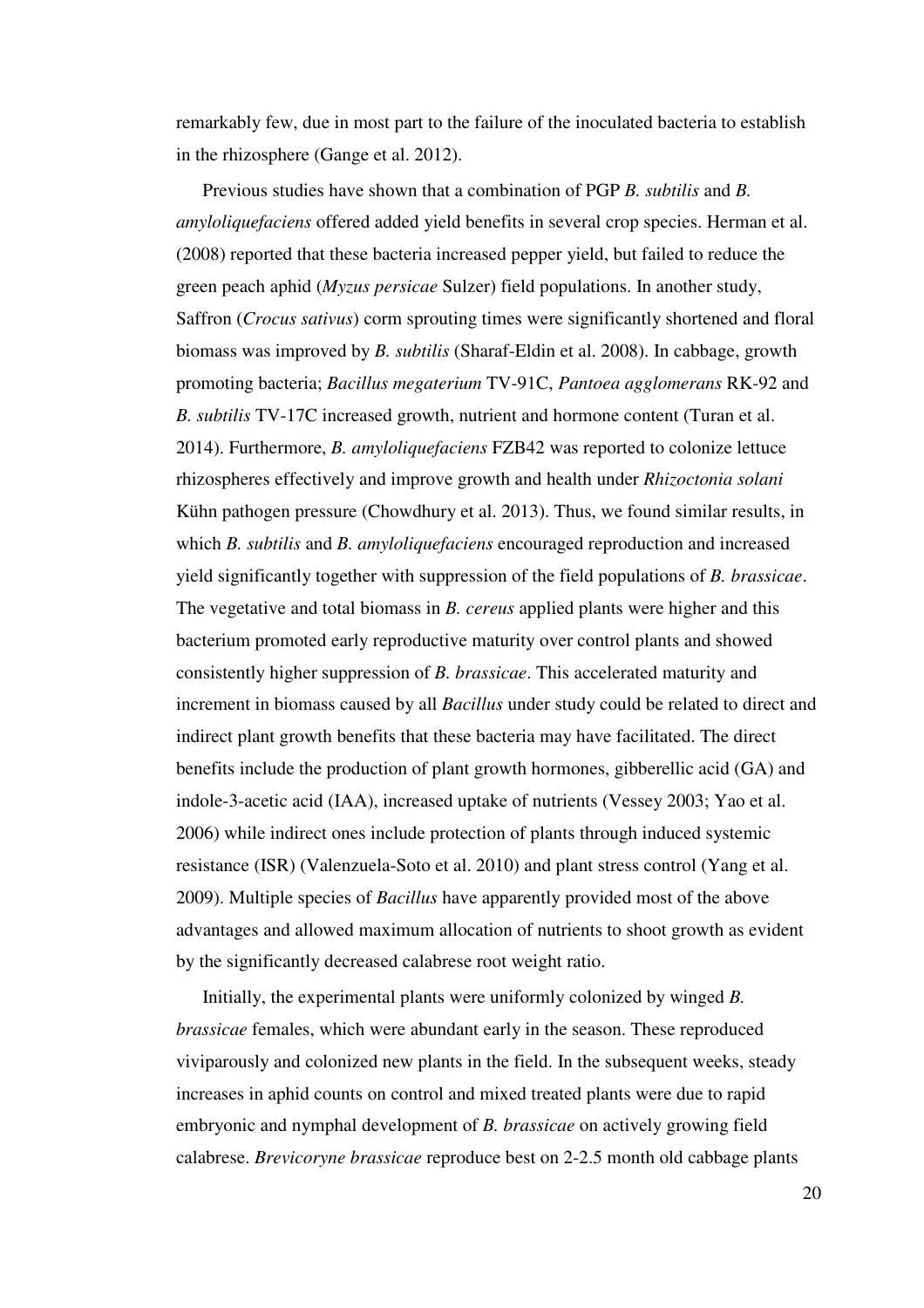(Markkula 1953), thus the peak reproductive phase synchronised with access to the best quality food source resulted in accelerated numerical increase of nymphs in observation Weeks 2-3. In peak infestation stages, wingless, viviparous aphid females exploit a rich food supply and reproduce as rapidly as possible (Hughes 1963), however, winged females were prominent in the field as compared to wingless, viviparous females in their respective peak growing periods. Thus, winged females producing wingless progenies played a significant part in rapid multiplication and dispersal at this stage. Similarly, these winged morphs may also have dispersed throughout the field on *Bacillus* treated plants, but could not establish themselves as successfully as on control plants.

Colonization of roots with PGPR leads to synthesis of proteins and secondary metabolites involved in elicitation of Induced Systemic Resistance (ISR) against pathogens and insects (Van Oosten et al. 2008; Van der Ent et al. 2009; Gange et al. 2012). An extensive study on the effects of *Bacillus* on ISR and plant growth promotion suggested that several strains of these bacteria elicit ISR by chemical alterations in plants (Kloepper et al. 2004). Thus, ISR triggered by PGP *Bacillus* likely primed calabrese and thereby eventually reduced the *B. brassicae* field infestation. The fertility of mother aphids and progenies is directly influenced by the quality of food allocated (Nevo and Coll 2001; Jahn et al. 2005) and types of fertilizer applied to host plants (Stafford et al. 2012), thus changes in amino acid profiles may have affected the feeding of *B. brassicae* and thereby reduced the infestation. A relevant study (Cole 1997) showed a strong positive correlation between *Brassica* phloem amino acids and the intrinsic rate of increase of *B. brassicae.* Four amino acids, *viz.* tyrosine, alanine, leucine and glutamic acid, accounted for 43% of the variation in intrinsic rate of increase of *B. brassicae.* This study suggests that the changes in calabrese amino acids may have affected *B. brassicae* fecundity in treated and untreated plants. Whether PGP *Bacillus* alter the plant amino acid profiles remains unknown.

Environmental factors such as temperature and precipitation significantly impact aphid population dynamics (Carver 1988). Heavy showers of rain for two consecutive days (19.2 mm on 24/08/2013 and 10.3 mm 25/08/2013) at the end of observation Week 4, followed by three infrequent rainfalls (3.3 mm on 06/09/2013, 6.8 mm on 09/09/2013 and 32.0 mm 13/09/2013) during observation Weeks 5 and 6 severely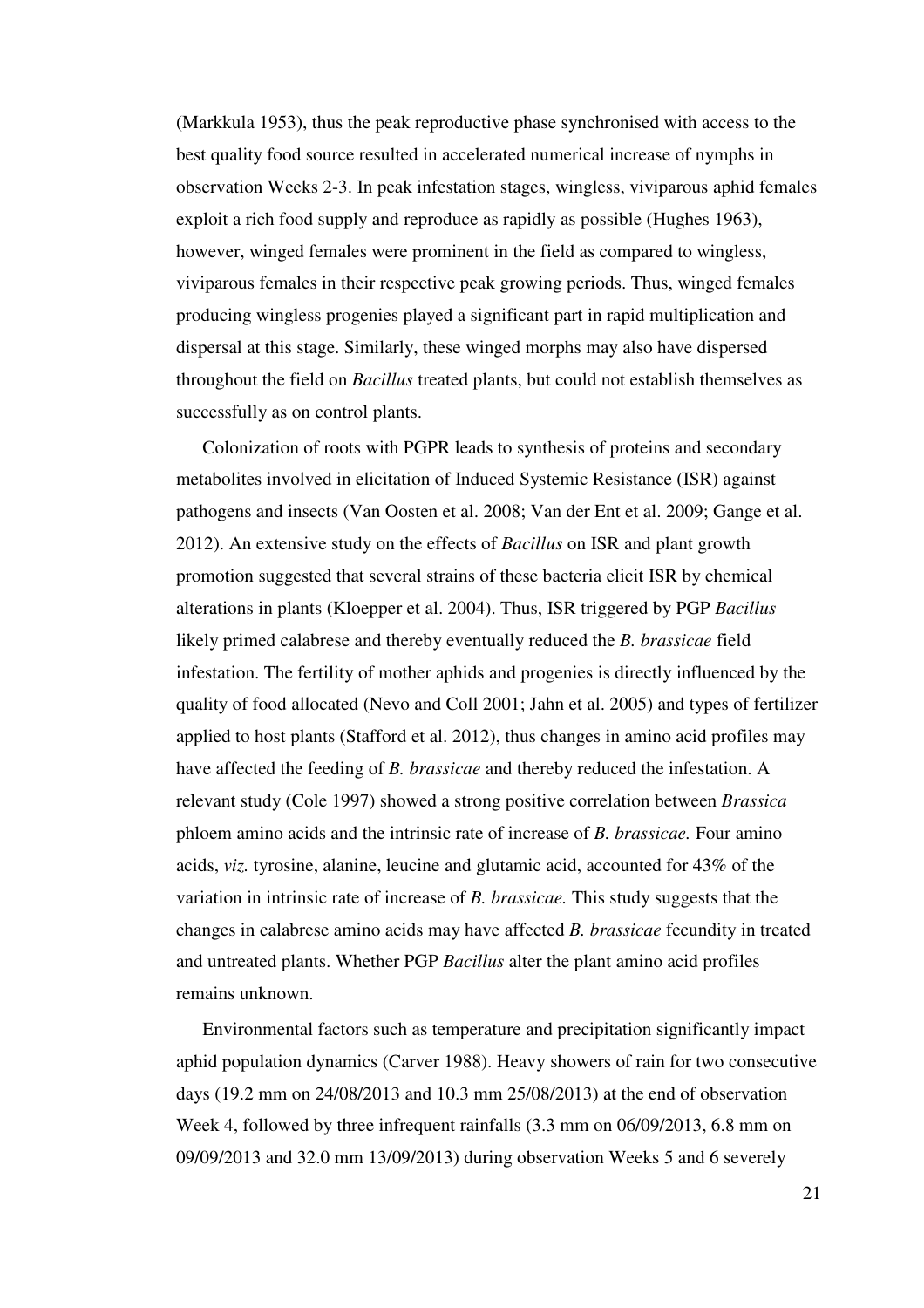reduced aphid populations. Thus, some intense showers of rain later in the season likely reduced aphid and natural enemy counts, and impeded dispersal.

In response to the fluctuations in the numbers of aphids, a parallel consistent pattern of change in natural enemy counts was observed in control plants. In previous studies, the populations of natural enemies were found to be higher on PGPR treated plants (Commare et al. 2002; Saravanakumar et al. 2008). Showing discrepancy with these studies but consistent with different work (Van Oosten et al. 2008; Kabouw et al. 2011), we did, however, find that PGPR-treated plants failed to attract natural enemies even though the aphid counts were similar to control plants in earlier measurements. Recent studies (Pineda et al. 2010; D'Alessandro et al. 2014), suggest that rhizobacteria increase HIPV emission, which trigger natural enemy responses. Similarly, *Bacillus* spp. may have influenced HIPVs and recruited the natural enemies to the entire plot rather than just to the treated plants, and so targeted natural enemy responses on treated plants were not observed.

*Diaeretiella rapae* was the most abundant natural enemy in the field and thereby contributed most to overall natural enemy counts and reducing *B. brassicae* field populations. The mummified aphid density is governed by the density of adult parasitoids, host aphids and climatic factors (Dhiman 2007). Thus, the highest population density of mummified aphids between observation Weeks 3 and 5 could be attributed to the highest *B. brassicae* counts between observation Weeks 2 and 3, on control plants. Heavy rain after observation Week 4 seems to have caused the sharp decline in the *D. rapae* population. Plants treated with individual *Bacillus* had insufficient aphids on them, thus the mummified aphid counts were much lower in later observation weeks. Aphid predators play an important role in suppression of *B. brassicae* populations (Hafez 1961), however, the average ladybird beetle and syrphid fly counts were very low on all plants and made no significant contribution towards final natural enemy counts.

Glucosinolates are the principal defence molecules in Brassicaceae (Hopkins et al. 2009), but whether PGPR colonization causes qualitative changes in plant glucosinolates profiles, and if such qualitative changes affect colonization and development of aphids, is less clear. In contrast, with earlier findings that PGPR colonization does not affect indole glucosinolate levels in *A. thaliana* (Brock et al. 2013), we found that *B. cereus* and *B. subtilis* treatments significantly increased 4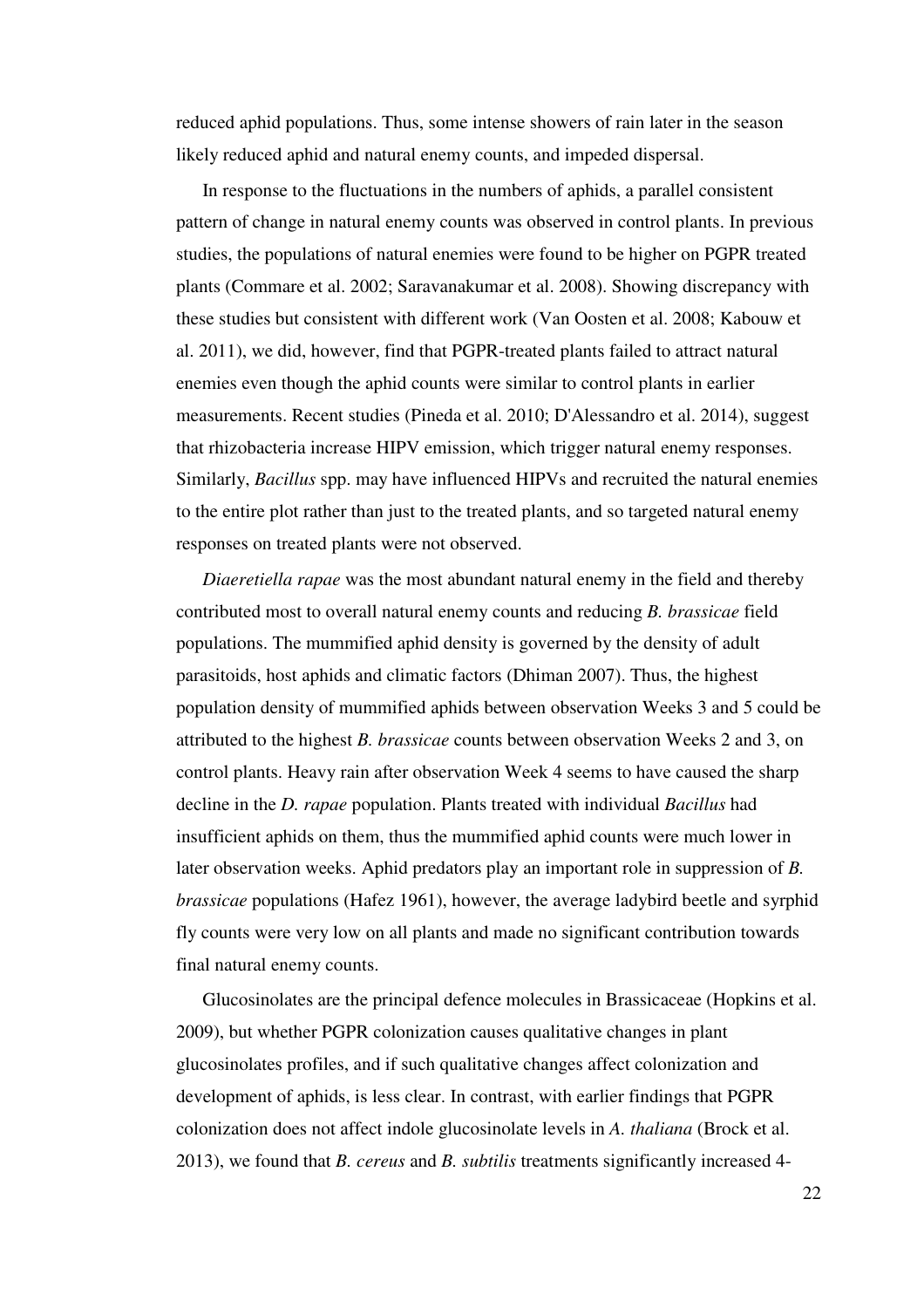methoxyglucobrassicin, whereas the mixed bacterial treatment significantly decreased neoglucobrassicin. Neither of these glucosinolates was, however, found to be associated with the levels of *B. brassicae* infestations and natural enemy counts in treated as well as untreated plants.

The large variation in the levels of individual glucosinolates and changes in those levels at different plant growth stages and in different plant parts makes the interpretation of biological activities associated with them difficult (Hopkins et al. 2009). In a previous study (Brock et al. 2013), *E. radicincitans* DSM16656 decreased foliar aliphatic glucosinolates in *A. thaliana* at a fast-growing stage, increased them at plant maturity stage, but did not change indole glucosinolate levels averaged over the life of the plant. Sampling at different stages in the life of the plants was beyond the scope of this study and could have had confounding effects on aphid infestation. It would, however, be instructive to do so, as aphid populations are likely to respond to temporal variation in plant defences. In our sample, we found no changes in aliphatic glucosinolates, but significant ones in the levels of two indole glucosinolates. These changes and the other minor changes in glucosinolate profiles were not in harmony with aphid or natural enemy dynamics. In another study, Schreiner et al. (2009) showed that *E. radicincitans* DSM16656 neither changed individual and total foliar glucosinolate concentrations nor triggered any plant defence responses in five cruciferous species. Thus, the effects of colonization of different PGPR on glucosinolate profiles appear to be specific to the plant species and plant developmental stage. Furthermore, they are likely to depend on the bacterial species inoculated and invading insect species as well.

The current management for *B. brassicae* involves the extensive use of pesticides, which is potentially detrimental to human and ecosystem health (Ellis 1996). Such excessive use has led to the development of resistance in *B. brassicae* (Ahmad and Akhtar 2013). Since various PGP *Bacillus* species suppress *B. brassicae* field infestations, making economic injury levels less likely, their inclusion in *B. brassicae* integrated pest management programmes is highly recommended. Furthermore, they have the added advantage of improving crop yield and maturity. This will ultimately reduce the necessity of pesticide and fertilizer applications, lower the probability of pesticide resistance development, and help preserve the natural enemies in crop ecosystems.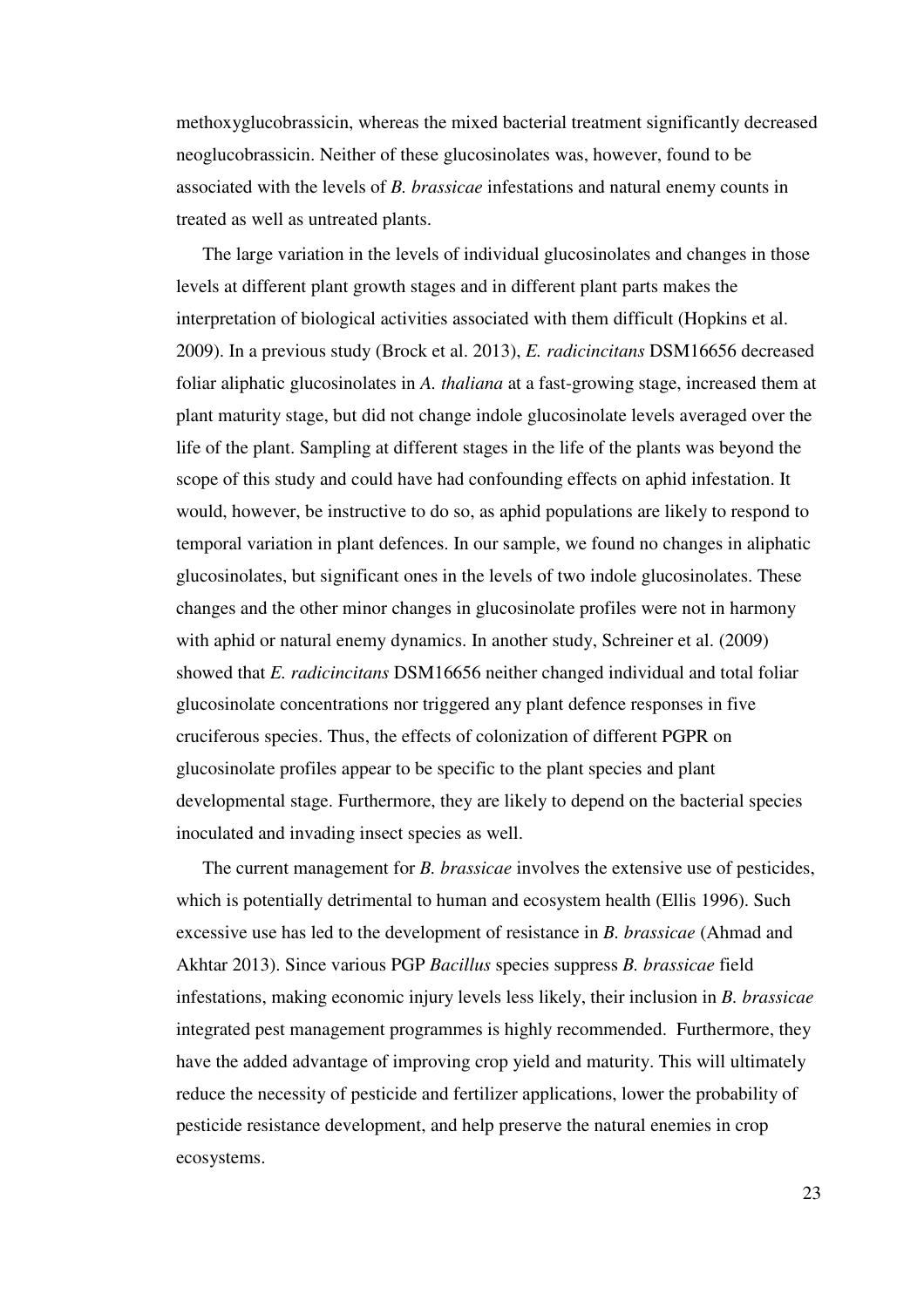#### **Conclusions**

This study showed that the addition of PGPR to field-grown plants offers benefits as evidenced by reduced *B. brassicae* infestation, increment in yield and early flowering maturity. Except for the mixed treatment, these effects of *B. brassicae* suppression were consistent throughout the experimental duration. Conversely, on control and mixed treated plants this pest grew rapidly until density dependent responses of natural enemies occurred and climatic factors intervened. The *B. cereus* treatment improved the onset of reproductive maturity and in part, vegetative and total biomass; *B. subtilis* treated plants matured earliest and showed significantly improved reproductive yield. Both bacteria significantly elevated the indole glucosinolate, 4 methoxyglucobrassicin, levels in calabrese. *Bacillus amyloliquefaciens* also increased reproductive maturity, total biomass, but did not alter glucosinolate levels. Mixed treated plants significantly reduced another indole glucosinolate, neoglucobrassicin, partly improved reproductive maturity and offered the highest plant health benefits through significantly improved reproductive, vegetative and total biomass. None of these treatments, however, favoured natural enemy populations in the field. Thus, incorporation of PGP *Bacillus* in an integrated management programme for *B. brassicae* could reduce the use of chemical pesticides and conserve natural enemies in the field. Further investigations are needed to establish the mechanisms of these treatments in diverse environmental conditions and to unravel the complexity of different metabolic pathways and bio-molecules involved in induction of plant defences. Nevertheless, it is clear that exploration of effects of PGPR against major pests infesting commercially important crops could contribute towards the development of novel, cheap and sustainable pest management strategies.

#### **Acknowledgement**

We are grateful to Ben Raymond and Andrew Matthews for providing bacterial cultures; Caroline Clarke, Elizabeth Plumb, Andreas Ebertz, Chris Gerrish, Neil Morley and Laurence Bindschedler for their invaluable assistance with field work and/or biochemical and molecular analyses and Evalyne Muiruri for her help with the R statistical package.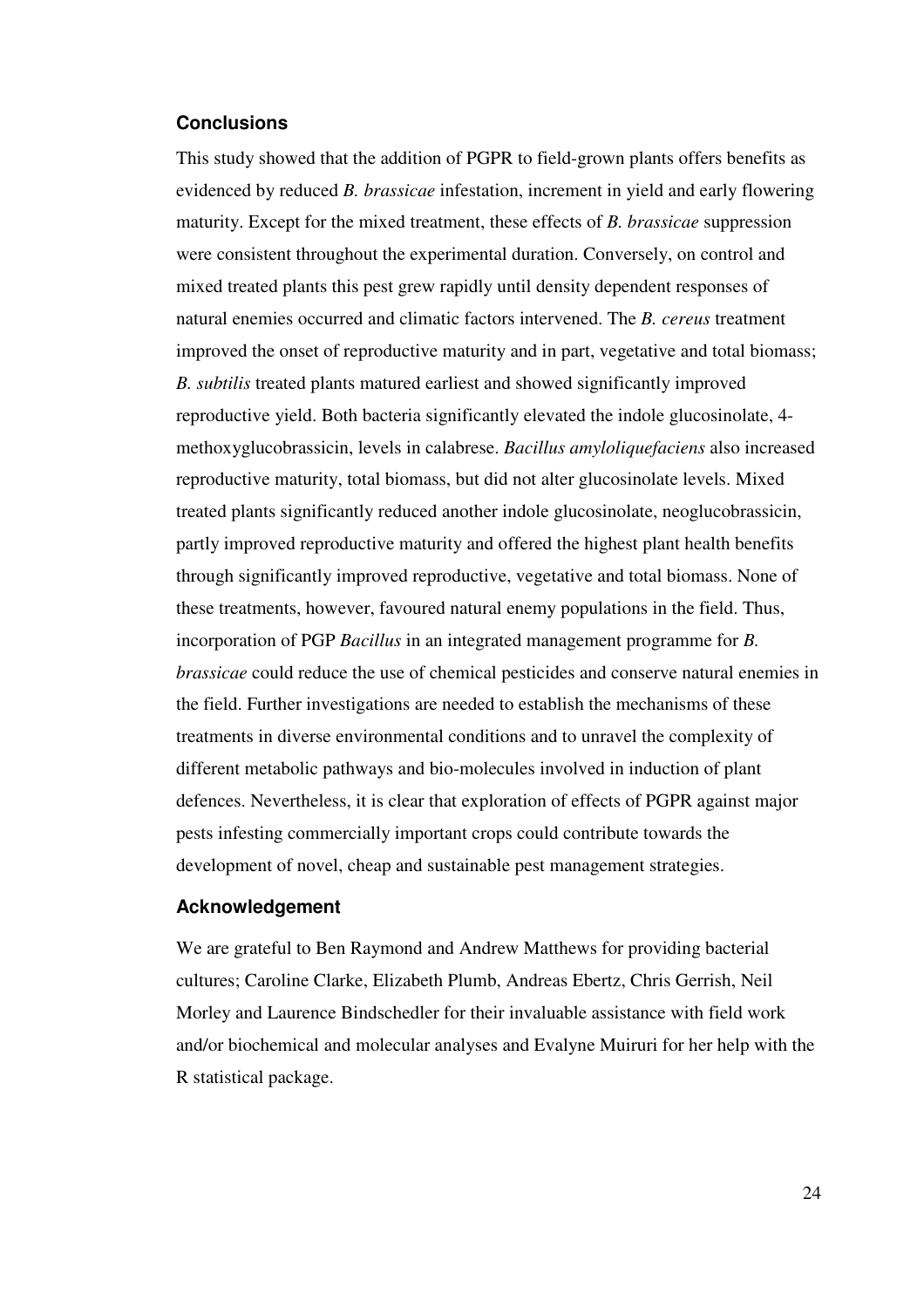# **References**

- Ahmad M, Akhtar S (2013) Development of insecticide resistance in field populations of *Brevicoryne brassicae* (Hemiptera: Aphididae) Pakistan. J Econ Entomol 106:954-958
- Asaka O, Shoda M (1996) Biocontrol of *Rhizoctonia solani* damping-off of tomato with *Bacillus subtilis* RB14. Appl Environ Microbiol 62:4081-4085
- Beauregard PB, Chai Y, Vlamakis H, Losick R, Kolter R (2013) *Bacillus subtilis* biofilm induction by plant polysaccharides. Proc Natl Acad Sci USA 110: E1621-E1630
- Bennett RN, Wallsgrove RM (1994) Tansley Review No. 72: Secondary metabolites in plant defence mechanisms. New Phytol 127:617-633
- Bhalla PL, Singh MB (2008) Agrobacterium-mediated transformation of *Brassica napus* and *Brassica oleracea.* Nat Protoc 3:181-189
- Blackman RL, Eastop VF (2000) Aphids on the World Crop Pests: an identification and information guide. 2 edn. John Wiley and Sons, London
- Blande JD, Pickett JA, Poppy GM (2007) A comparison of semiochemically mediated interactions involving specialist and generalist Brassica-feeding aphids and the braconid parasitoid *Diaeretiella rapae.* J Chem Ecol 33:767-779
- Bolker BM, Brooks ME, Clark CJ, Geange SW, Poulsen JR, Stevens MHH, White J-SS (2009) Generalized linear mixed models: a practical guide for ecology and evolution. Trends Ecol Evol 24:127-135
- Bradburne RP, Mithen R (2000) Glucosinolate genetics and the attraction of the aphid parasitoid *Diaeretiella rapae* to Brassica. Proc R Soc Lond [Biol] 267:89-95
- Brock AK, Berger B, Mewis I, Ruppel S (2013) Impact of the PGPB *Enterobacter radicincitans* DSM 16656 on growth, glucosinolate profile, and immune responses of *Arabidopsis thaliana.* Microb Ecol 65:1-10
- Carver M (1988) Biological control of aphids. In: Minks AK, Harrewijn P (eds) Aphids: Their Biology, Natural Enemies, and Control, vol 2C. Elsevier Science Publishers, Amsterdam, pp 141–165
- Chang W-T, Chen Y-C, Jao C-L (2007) Antifungal activity and enhancement of plant growth by *Bacillus cereus* grown on shellfish chitin wastes. Bioresour Technol 98:1224-1230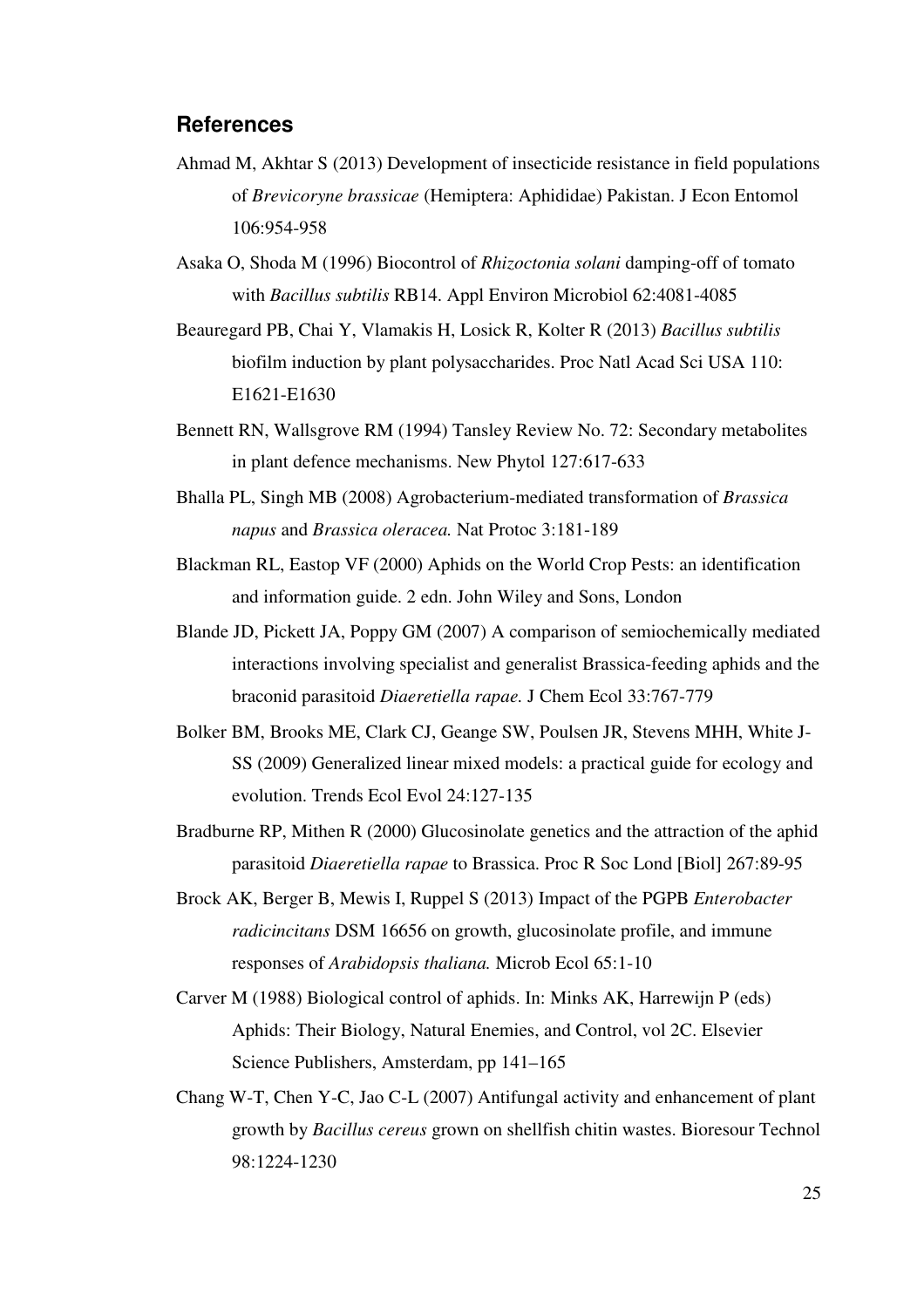- Chowdhury SP et al. (2013) Effects of *Bacillus amyloliquefaciens* FZB42 on lettuce growth and health under pathogen pressure and its impact on the rhizosphere bacterial community. PLoS ONE 8:e68818
- Cole RA (1997) The relative importance of glucosinolates and amino acids to the development of two aphid pests *Brevicoryne brassicae* and *Myzus persicae* on wild and cultivated brassica species. Entomol Exp Appl 85:121-133
- Commare R, Nandakumar R, Kandan A, Suresh S, Bharathi M, Raguchander T, Samiyappan R (2002) *Pseudomonas fluorescens* based bio-formulation for the management of sheath blight disease and leaf-folder insect in rice. Crop Prot 21:671-677
- Compant S, Duffy B, Nowak J, Clement C, Barka EA (2005) Use of plant growthpromoting bacteria for biocontrol of plant diseases: principles, mechanisms of action, and future prospects. Appl Environ Microbiol 71:4951-4959
- D'Alessandro M, Erb M, Ton J, Brandenburg A, Karlen D, Zopfi J, Turlings TC (2014) Volatiles produced by soil‐borne endophytic bacteria increase plant pathogen resistance and affect tritrophic interactions. Plant Cell Environ 37:813-826
- Dhiman SC (2007) Population dynamics of *Diaeretiella rapae* (M'Intosh): a parasitoid of mustard aphid, *Lipaphis erysimi* (Kalt.). J Appl Zool Res 18:117- 120
- Dutta S, Rani TS, Podile AR (2013) Root exudate-induced alterations in *Bacillus cereus* cell wall contribute to root colonization and plant growth promotion. PLoS ONE 8:e78369
- Ellis PR, Singh R (1993) A review of the host plants of the cabbage aphid, *Brevicoryne brassicae* (Homoptera, Aphididae). OILB/SROP Bull 16:192-201
- Ellis RL (1996) Rapid test methods for regulatory programs. In: ACS Symposium Series, ACS Publications, pp 44-59
- Errington J (2003) Regulation of endospore formation in *Bacillus subtilis.* Nat Rev Microbiol 1:117-126
- Fahey JW, Zalcmann AT, Talalay P (2001) The chemical diversity and distribution of glucosinolates and isothiocyanates among plants. Phytochemistry 56:5-51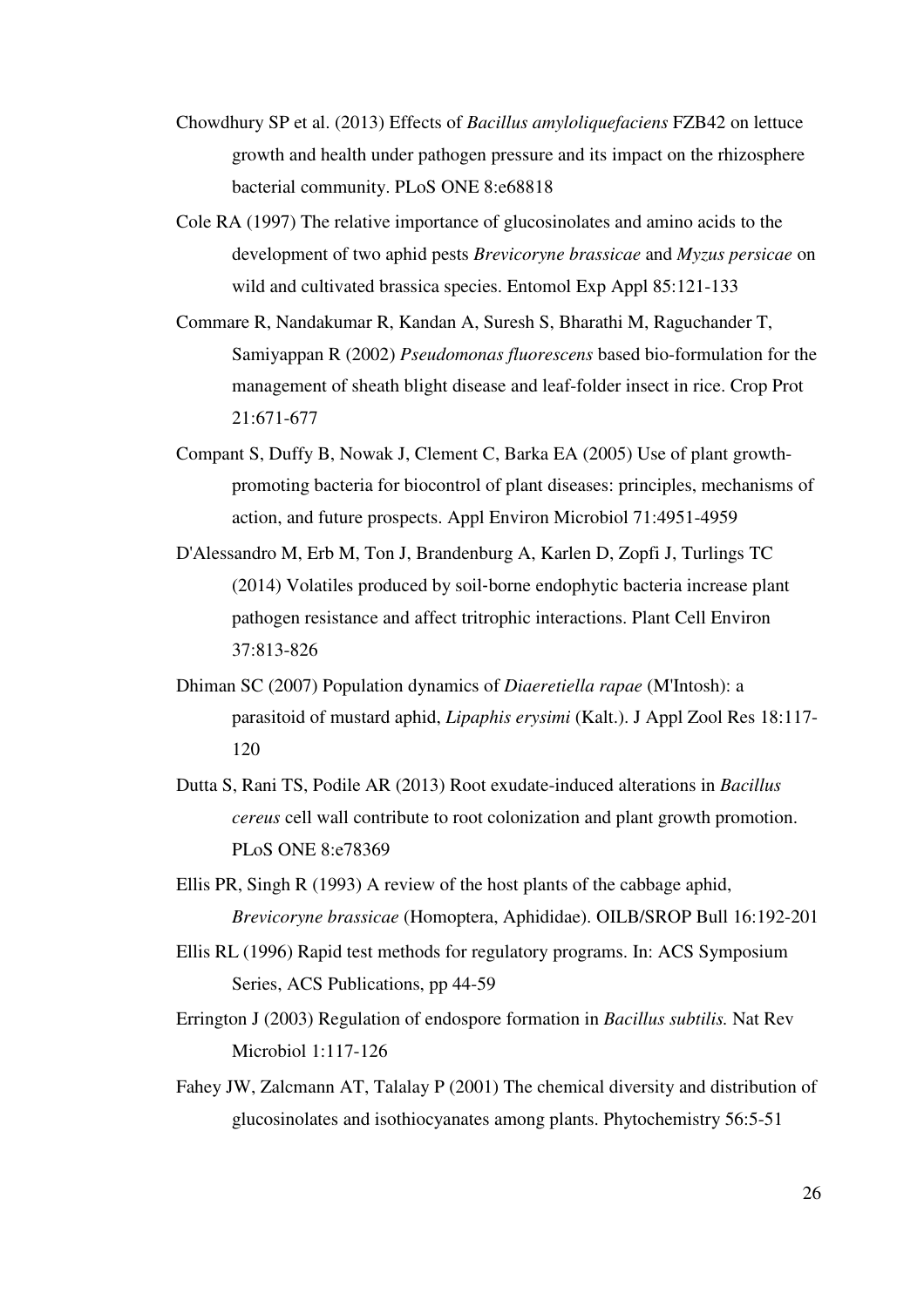- Fan B, Chen XH, Budiharjo A, Bleiss W, Vater J, Borriss R (2011) Efficient colonization of plant roots by the plant growth promoting bacterium *Bacillus amyloliquefaciens* FZB42, engineered to express green fluorescent protein. J Biotechnol 151:303-311
- Flores AC, Luna AAE, Portugal VO (2007) Yield and quality enhancement of marigold flowers by inoculation with *Bacillus subtilis* and *Glomus fasciculatum.* J Sustainable Agric 31:21-31
- Gange AC, Eschen R, Schroeder V (2012) The soil microbial community and plant foliar defences against insects. In: Iason GR, Dicke M, Hartley SE (eds) The Ecology of Plant Secondary Metabolites: From Genes to Global Processes. Cambridge University Press, UK, pp 170-188
- Hafez M (1961) Seasonal fluctuations of population density of the cabbage aphid, *Brevicoryne brassicae* (L.), in the Netherlands, and the role of its parasite, *Aphidius* (*Diaeretiella*) *rapae* (Curtis). Tijdschrift over Plantenziekten 67:345- 548
- Halverson LJ, Clayton MK, Handelsman J (1993) Population biology of *Bacillus cereus* UW85 in the rhizosphere of field-grown soybeans. Soil Biol Biochem 25:485-493
- Herman MAB, Nault BA, Smart CD (2008) Effects of plant growth-promoting rhizobacteria on bell pepper production and green peach aphid infestations in New York. Crop Prot 27:996-1002
- Hill DS (1983) *Myzus persicae* (Sulz.). In: Agricultural Insect Pests of the Tropics and Their Control. 2 edn. Cambridge University Press, Cambridge, p 202
- Hopkins RJ, Van Dam NM, Van Loon JJA (2009) Role of glucosinolates in insectplant relationships and multitrophic interactions Annu Rev Entomol 54:57-83
- Hughes RD (1963) Population dynamics of the cabbage aphid, *Brevicoryne brassicae* (L.). J Anim Ecol 32:393-424
- Idriss EE et al. (2002) Extracellular phytase activity of *Bacillus amyloliquefaciens* FZB45 contributes to its plant-growth-promoting effect. Microbiology 148:2097-2109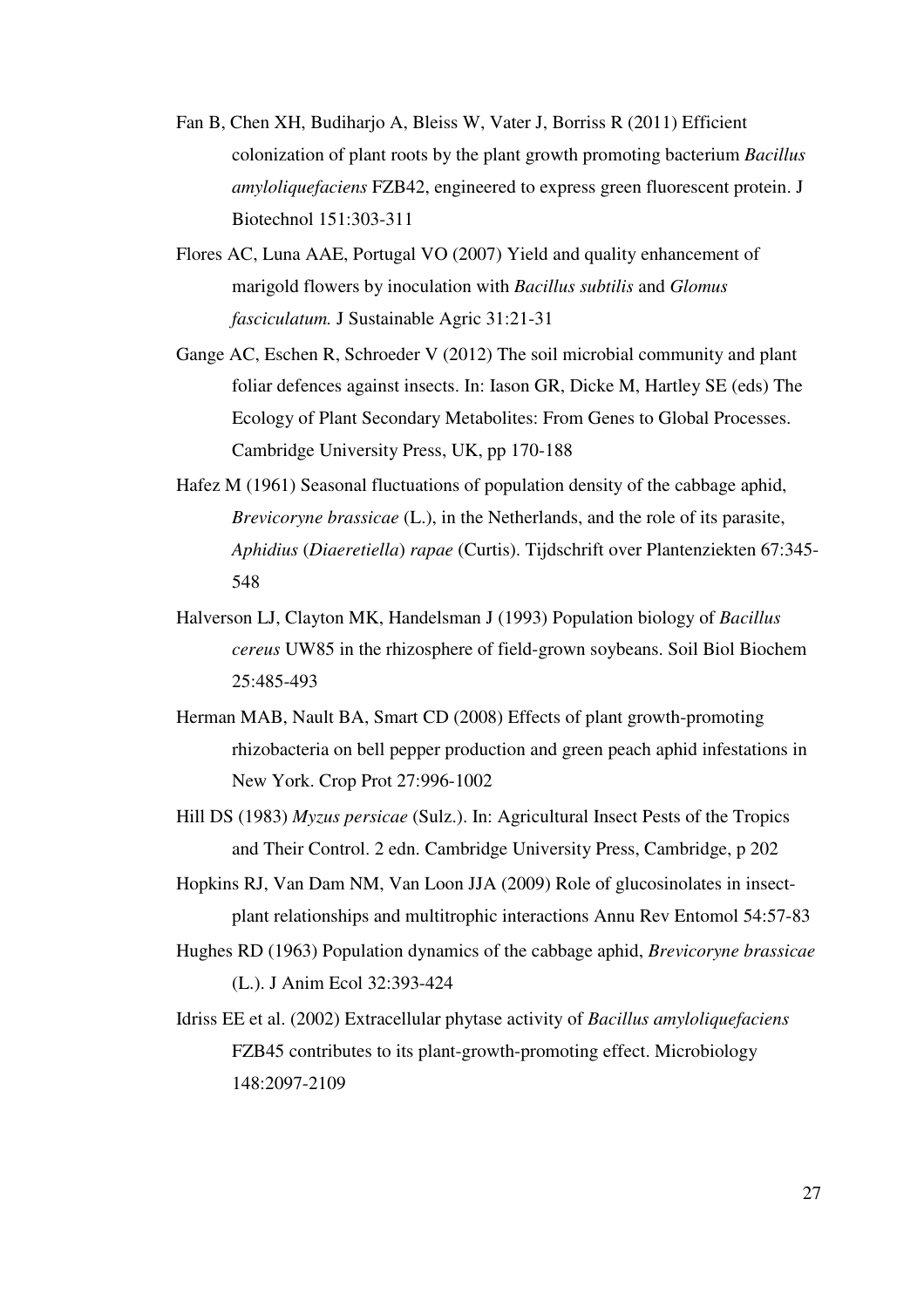- Jahn GC, Almazan LP, Pacia JB (2005) Effect of nitrogen fertilizer on the intrinsic rate of increase of *Hysteroneura setariae* (Thomas)(Homoptera: Aphididae) on rice (*Oryza sativa* L.). Environ Entomol 34:938-943
- Jankowska B (2005) Predatory syrphids (Diptera, Syrphidae) occurring in the cabbage aphid (*Brevicoryne brassicae* L.) colonies on the different cabbage vegetables. J Plant Prot Res 45:9-16
- Kabouw P et al. (2011) Effects of soil organisms on aboveground multitrophic interactions are consistent between plant genotypes mediating the interaction. Entomol Exp Appl 139:197-206
- Kerff F et al. (2008) Crystal structure and activity of *Bacillus subtilis* YoaJ (EXLX1), a bacterial expansin that promotes root colonization. Proc Natl Acad Sci USA 105:16876-16881
- Kessler A, Baldwin IT (2002) Plant responses to insect herbivory: the emerging molecular analysis. Annu Rev Plant Biol 53:299-328
- Kim P, Chung KC (2004) Production of an antifungal protein for control of *Colletotrichum lagenarium* by *Bacillus amyloliquefaciens* MET0908. FEMS Microbiol Lett 234:177-183
- Kinsella K, Schulthess CP, Morris TF, Stuart JD (2009) Rapid quantification of *Bacillus subtilis* antibiotics in the rhizosphere. Soil Biol Biochem 41:374-379
- Kloepper JW, Ryu CM, Zhang S (2004) Induced systemic resistance and promotion of plant growth by *Bacillus* spp. Phytopathology 94:1259-1266
- Kloepper JW, Schroth MN (1978) Plant growth-promoting rhizobacteria on radishes. In: Proceedings of IVth international conference on plant pathogens and bacteria, Angers, France, pp 879-882
- Lim GS, Sivapragasam A, Loke WH (1997) Crucifer insect pest problems: trends, issues and management strategies. In: The management of diamondback moth and other crucifer pests: The management of diamondback moth and other crucifer pests: Proceedings of the 4th International Workshop, Melbourne, Australia, pp 3-16
- Liu SS, Hommes M, Hildenhagen R (1994) Damage to white cabbage by the aphid *Brevicoryne brassicae* (L.): influence of aphid density and stage of plant growth. IOBC/WPRS Bull 17: 75–89.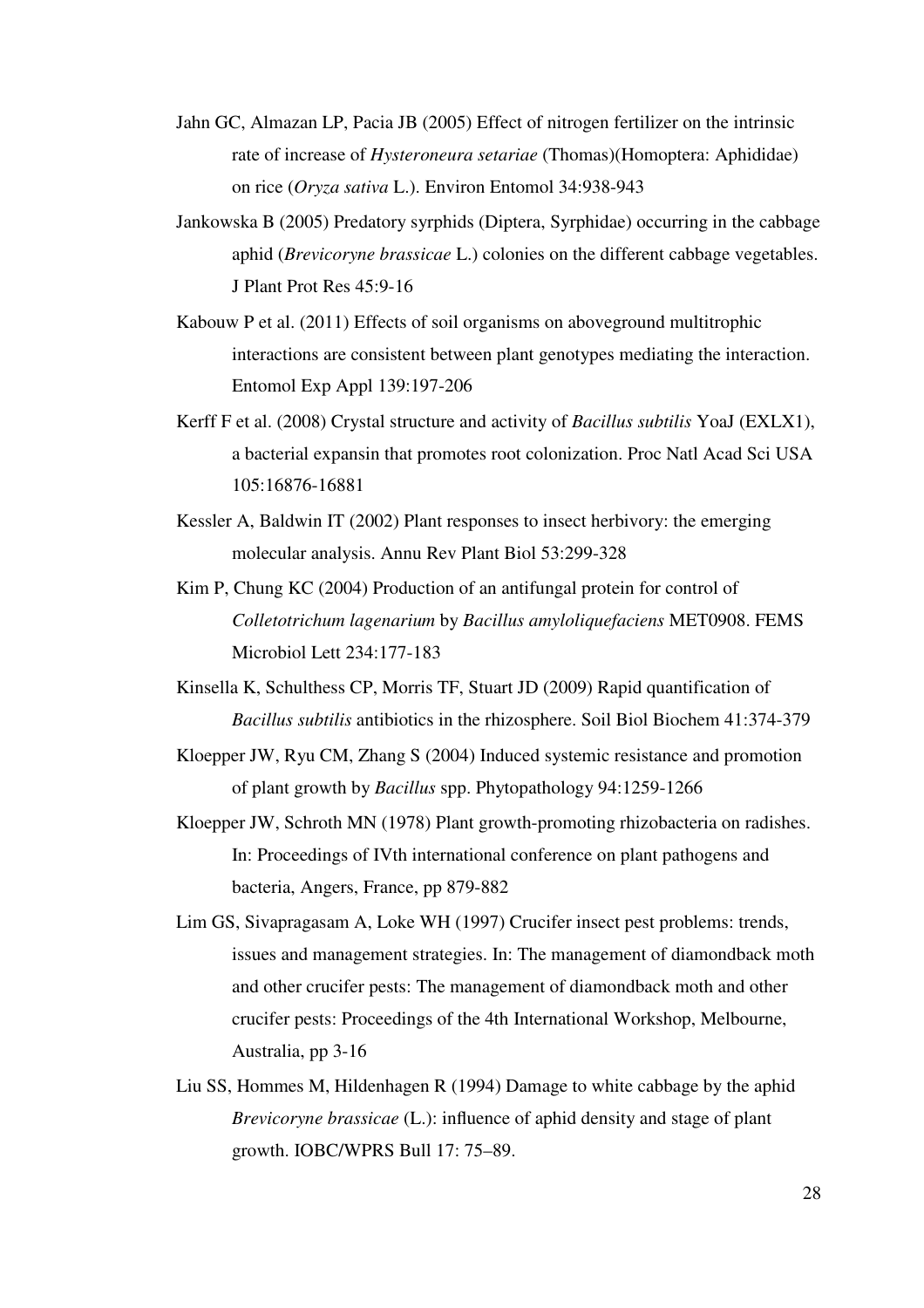- Markkula M (1953) Biologisch 6kologische Untersuchungen uiber die Kohlblattlaus, (*Brevicoryne brassicae* (L.) (Hem., Aphididae). Ann Bot Soc Zool Bot Fenn Vanamo 15: 113.
- Mellon FA, Bennett RN, Holst B, Williamson G (2002) Intact glucosinolate analysis in plant extracts by programmed cone voltage electrospray LC/MS: performance and comparison with LC/MS/MS methods. Anal Biochem 306:83-91
- Mewis I, Appel HM, Hom A, Raina R, Schultz JC (2005) Major signaling pathways modulate *Arabidopsis* glucosinolate accumulation and response to both phloem-feeding and chewing insects. Plant Physiol 138:1149
- Mewis I, Tokuhisa JG, Schultz JC, Appel HM, Ulrichs C, Gershenzon J (2006) Gene expression and glucosinolate accumulation in *Arabidopsis thaliana* in response to generalist and specialist herbivores of different feeding guilds and the role of defense signaling pathways. Phytochemistry 67:2450-2462
- Nevo E, Coll M (2001) Effect of nitrogen fertilization on *Aphis gossypii* (Homoptera: Aphididae): variation in size, color, and reproduction. J Econ Entomol 94:27- 32
- Newton E, Bullock JM, Hodgson D (2009a) Bottom-up effects of glucosinolate variation on aphid colony dynamics in wild cabbage populations. Ecol Entomol 34:614-623
- Newton EL, Bullock JM, Hodgson DJ (2009b) Glucosinolate polymorphism in wild cabbage (*Brassica oleracea*) influences the structure of herbivore communities. Oecologia 160:63-76
- Nicholson WL, Munakata N, Horneck G, Melosh HJ, Setlow P (2000) Resistance of *Bacillus* endospores to extreme terrestrial and extraterrestrial environments. Microbiol Mol Biol Rev 64:548-572
- Oduor GI, Lohr B, Seif AA (1997) Seasonality of major cabbage pests and incidence of their natural enemies in Central Kenya. In: The management of diamondback moth and other crucifer pests: The management of diamondback moth and other crucifer pests: Proceedings of the 4th International Workshop, pp 37-43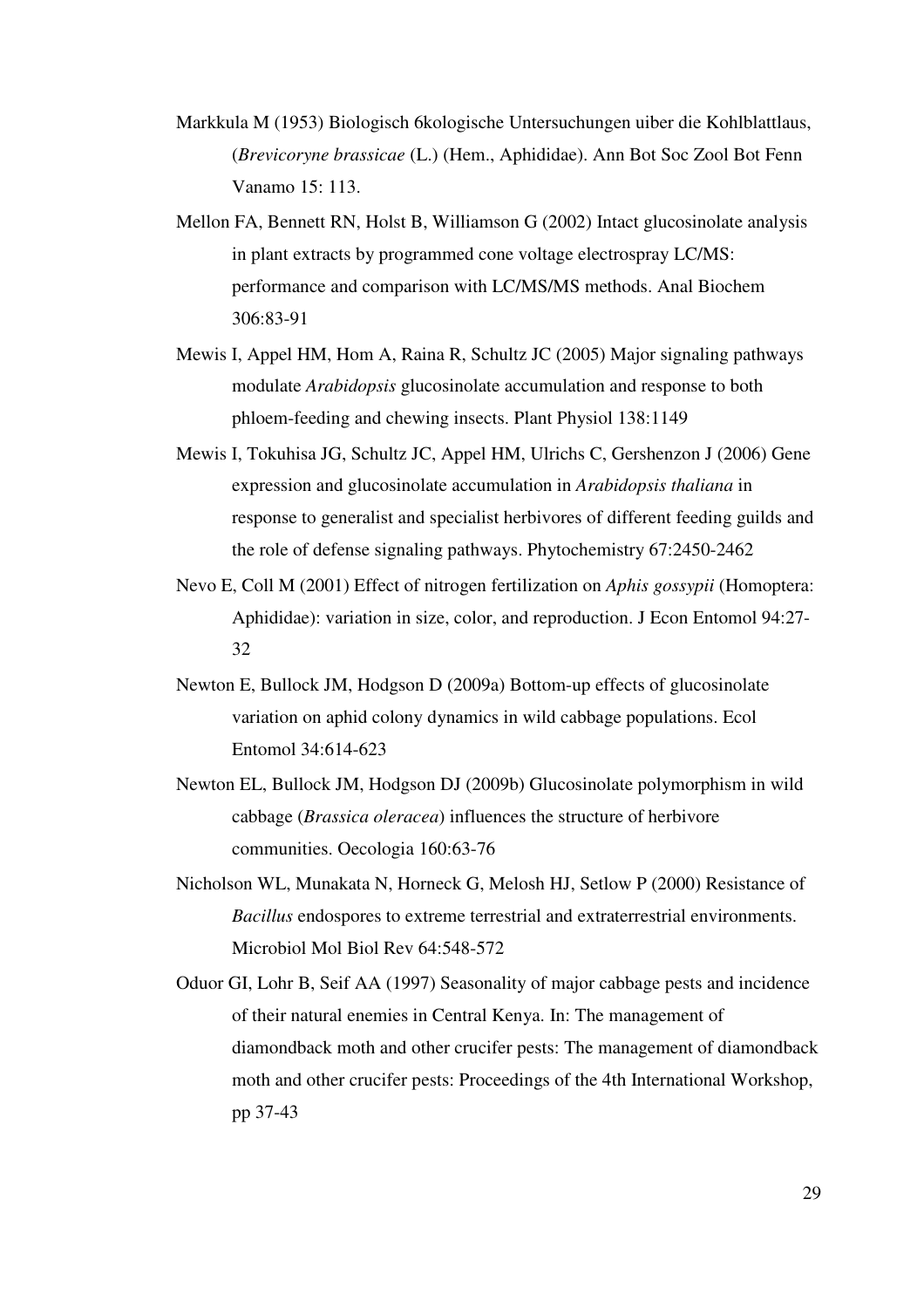- Ongena M, Jacques P (2008) *Bacillus* lipopeptides: versatile weapons for plant disease biocontrol. Trends Microbiol 16:115-125
- Ongena M et al. (2007) Surfactin and fengycin lipopeptides of *Bacillus subtilis* as elicitors of induced systemic resistance in plants. Environ Microbiol 9:1084- 1090
- Pieterse CMJ, Dicke M (2007) Plant interactions with microbes and insects: from molecular mechanisms to ecology. Trends Plant Sci 12:564-569
- Piggot PJ, Hilbert DW (2004) Sporulation of *Bacillus subtilis.* Curr Opin Microbiol 7:579-586
- Pike KS et al. (1999) Host range and habitats of the aphid parasitoid *Diaeretiella rapae* (Hymenoptera: Aphidiidae) in Washington State. Environm Entomol 28:61-71
- Pineda A, Zheng S-J, van Loon JJA, Pieterse CMJ, Dicke M (2010) Helping plants to deal with insects: the role of beneficial soil-borne microbes. Trends Plant Sci 15:507-514
- Pineda A, Zheng SJ, Van Loon JJA, Dicke M (2012) Rhizobacteria modify plantaphid interactions: a case of induced systemic susceptibility. Plant Biol 14:83- 90
- Pleban S, Chernin L, Chet I (1997) Chitinolytic activity of an endophytic strain of *Bacillus cereus.* Lett Appl Microbiol 25:284-288
- Reva ON, Dixelius C, Meijer J, Priest FG (2004) Taxonomic characterization and plant colonizing abilities of some bacteria related to *Bacillus amyloliquefaciens* and *Bacillus subtilis.* FEMS Microbiol Ecol 48:249-259
- Rosenthal GA, Berenbaum MR (1992) Herbivores: Their interactions with secondary plant metabolites: Ecological and Evolutionary Processes. Academic Press, San Diego
- Ruiz-Montoya L, Nunez-Farfan J, Vargas J (2003) Host-associated genetic structure of Mexican populations of the cabbage aphid *Brevicoryne brassicae* L.(Homoptera: Aphididae). Heredity 91:415-421
- Ryu C-M, Farag MA, Hu C-H, Reddy MS, Kloepper JW, Pare PW (2004) Bacterial volatiles induce systemic resistance in *Arabidopsis.* Plant Physiol 134:1017- 1026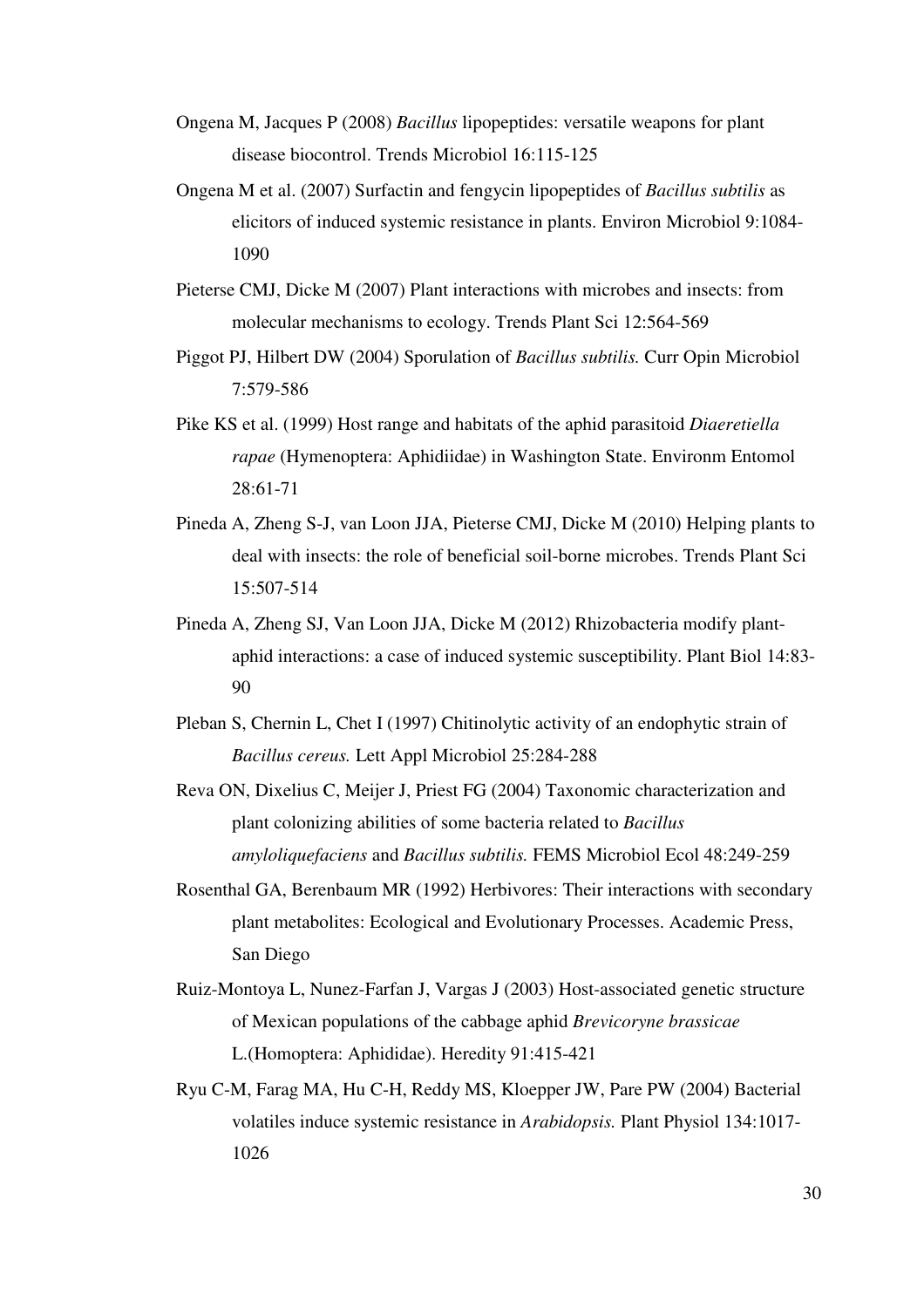- Saravanakumar D, Lavanya N, Muthumeena B, Raguchander T, Suresh S, Samiyappan R (2008) *Pseudomonas fluorescens* enhances resistance and natural enemy population in rice plants against leaf-folder pest. J Appl Entomol 132:469-479
- Schreiner M, Krumbein A, Ruppel S (2009) Interaction between plants and bacteria: glucosinolates and phyllospheric colonization of cruciferous vegetables by *Enterobacter radicincitans* DSM 16656. J Mol Microbiol Biotechnol 17:124- 135
- Sharaf-Eldin M, Elkholy S, Fernandez J-A, Junge H, Cheetham R, Guardiola J, Weathers P (2008) *Bacillus subtilis* FZB24 (R) affects flower quantity and quality of saffron (*Crocus sativus*). Planta Med 74:1316
- Shishido M, Loeb BM, Chanway CP (1995) External and internal root colonization of lodgepole pine seedlings by two growth-promoting *Bacillus* strains originated from different root microsites. Canadian J Microbiol 41:707-713
- Stafford DB et al. (2012) Opposing effects of organic and conventional fertilizers on the performance of a generalist and a specialist aphid species. Agric For Entomol 14:270-275
- Strickland AH (1957) Cabbage aphid assessment and damage in England and Wales, 1946-55. Plant Pathol 6:1-9
- Sun L, Qiu F, Zhang X, Dai X, Dong X, Song W (2008) Endophytic bacterial diversity in rice (*Oryza sativa* L.) roots estimated by 16S rDNA sequence analysis. Microb Ecol 55:415-424
- Textor S, Gershenzon J (2009) Herbivore induction of the glucosinolate-myrosinase defense system: major trends, biochemical bases and ecological significance. Phytochem Rev 8:149-170
- Tian Q, Rosselot RA, Schwartz SJ (2005) Quantitative determination of intact glucosinolates in broccoli, broccoli sprouts, Brussels sprouts, and cauliflower by high-performance liquid chromatography-electrospray ionization-tandem mass spectrometry. Anal Biochem 343:93-99
- Turan M, Ekinci M, Yildirim E, Gunes A, Karagoz K, Kotan R, Dursan A (2014) Plant growth-promoting rhizobacteria improved growth, nutrient, and